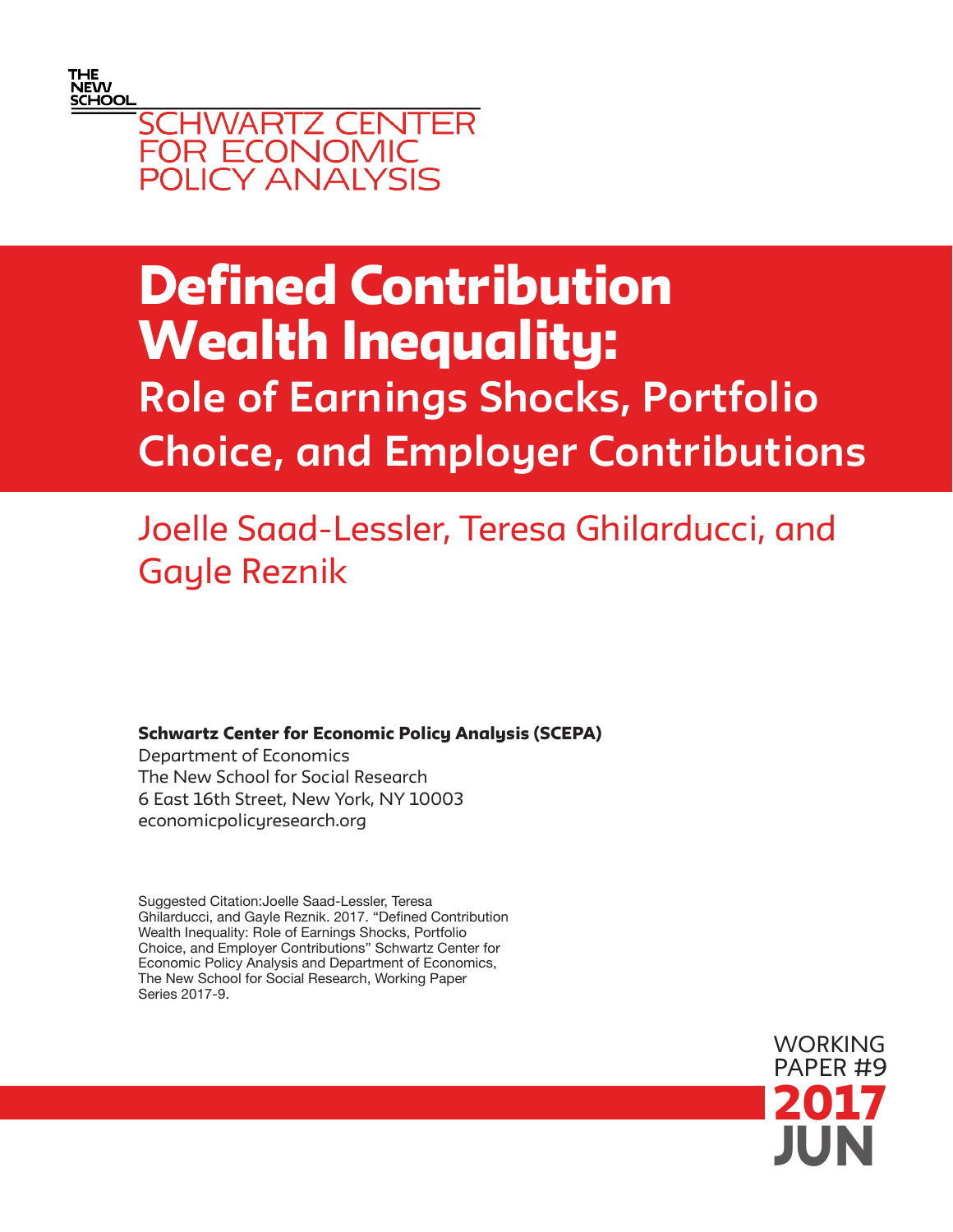Inequality Retirement Balances final draft 1-12-17

Defined Contribution Wealth Inequality: Role of Earnings Shocks, Portfolio Choice, and Employer Contributions Joelle Saad-Lessler, Teresa Ghilarducci, and Gayle Reznik

# Synopsis:

Defined contribution retirement wealth for workers in the bottom 90 percent of the earnings distribution is affected more by earnings shocks, portfolio choice, and employer contributions than that of the top 10 percent. The asymmetry of impact and exposure by position in the earnings distribution may contribute to retirement wealth inequality.

## Abstract: 157 words

In the two years after the Great Recession of 2007–2009, 64 percent of workers at the top of the earnings distribution, compared to 56 percent of those at the bottom, experienced increases in defined contribution (DC) retirement wealth. We condition DC wealth accumulation on workers' position in the earnings distribution using a unique 2-year panel (2009-2011) from the Survey of Income and Program Participation (SIPP). Earnings losses of 10 percent or more in a person's career; non-employment spells; lower employer contributions; and having less diversified portfolios barely affect earners in the top 10 percent of the earnings distribution, but are associated with less DC wealth accumulation for those at the bottom. These differences may contribute to a growing retirement wealth gap.

Key words: Defined contribution pensions, retirement wealth inequality

The authors wish to thank the National Endowment for Financial Education for research funding and seminar participants at Rutgers University New Brunswick, CUNY Baruch, and at the Social Security Administration Office of Research and Policy for their valuable comments.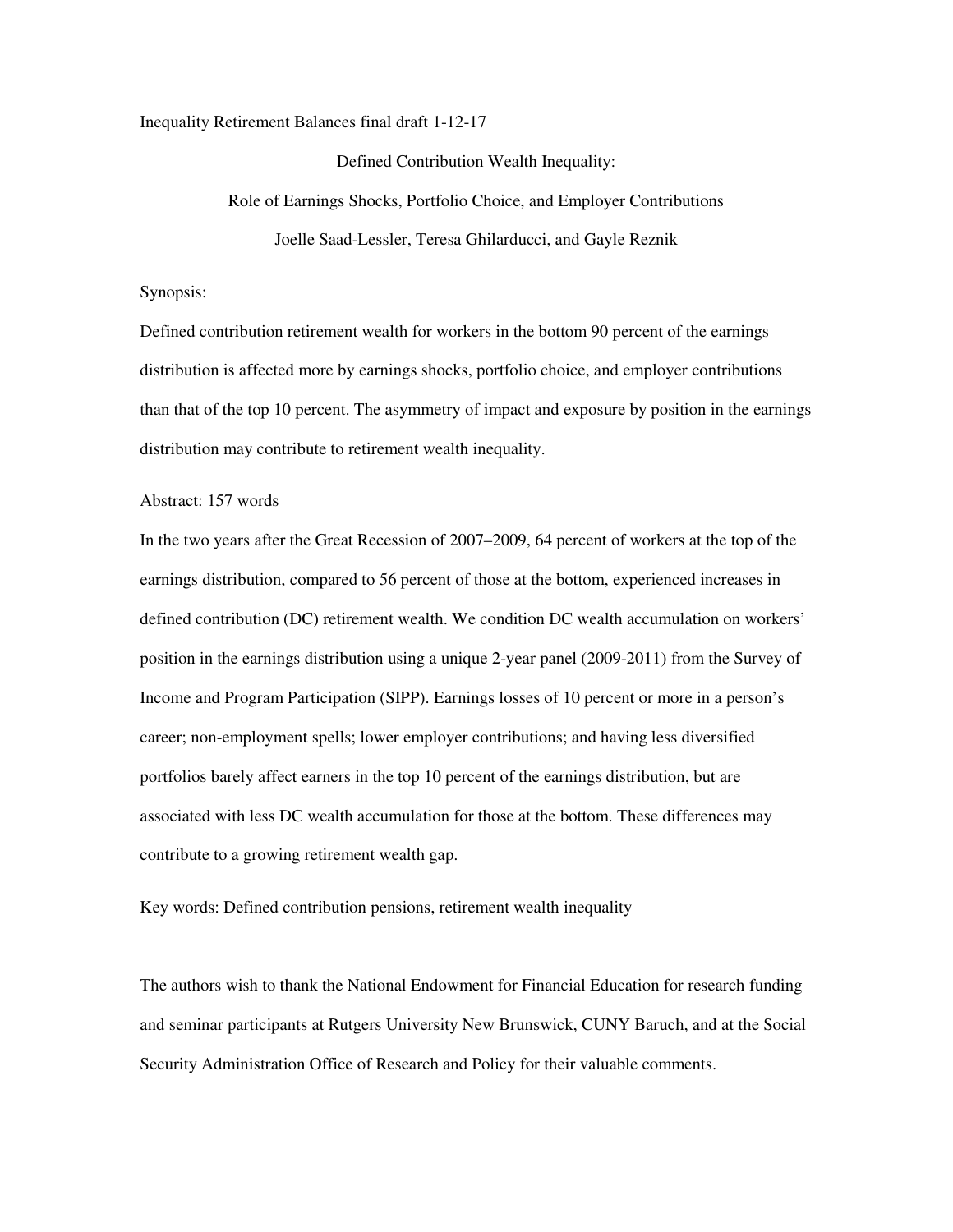# 1. Introduction

In the two years after the Great Recession of 2007–2009, 64 percent of workers at the top of the earnings distribution experienced increases in their DC wealth<sup>i</sup> compared to a smaller share, 56 percent, of those at the bottom. That more of those at the top gained than those at the bottom implies that factors affecting their DC wealth accumulation are different. The growing retirement wealth gap (Gist and Hatch 2014) could be partially explained by economic and life events affecting those at the top differently than those at the bottom.

This study -- unlike other leading studies on DC wealth accumulation (Smith, Johnson, and Muller 2004; Johnson, Mermin, and Uccello 2006; Dushi, Iams and Tamborini 2013; Dushi and Iams 2015) -- conditions factors affecting changes in DC wealth on workers' position in the earnings distribution. This study relies on panel data that more accurately measure changes in DC wealth than cross sectional data because a panel identifies the changes in the same person's DC wealth over time. The panel also allows an investigation into how retirement wealth might be affected by particular aspects of a person's life rather than by general trends. The key findings are: one, each instance of earnings loss of 10 percent or more experienced by lower earners over their career is associated with a loss of DC wealth of \$450 between 2009 and 2011; the effect is negligible for higher earners. Two, for every week spent not employed between 2009 and 2011, lower earners' DC wealth fell an additional \$55, but non-employment spells did not affect higher earning workers' DC wealth. Three, more diversification in retirement asset allocation increased the DC wealth of lower earners but had no significant effect on higher earners' DC wealth. And, four, employer contributions increased lower earners' DC wealth but

had no significant impact on higher earners' DC wealth.

The first section of the paper introduces; the second describes the importance of examining changes in DC wealth by workers' earnings; section 3 describes the data; section 4 describes the estimation strategies, Section 5 displays the regression results and section 6 discusses the robustness checks; section 7 examines policy implications and concludes.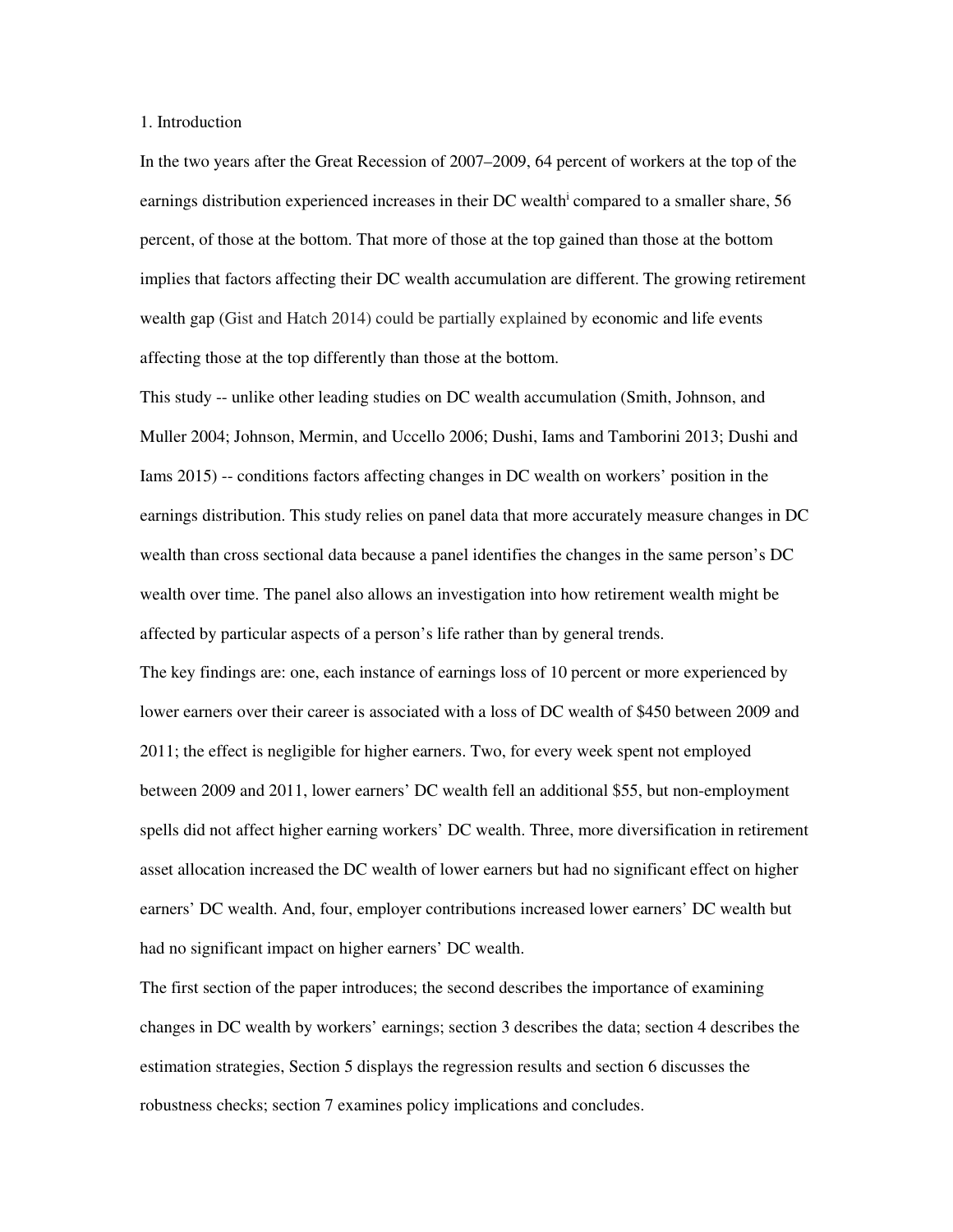## 2. Factors Affecting DC wealth Differ by Earnings

Previous studies on DC wealth accumulation found workers' earnings impact participation rates and contribution rates, and significant earnings losses, defined as a decline in earnings of 10 percent or more, affect retirement savings (Dushi, Iams and Tamborini 2013, Smith, Johnson and Muller 2004, Dushi, Iams and Tamborini 2011, Dushi and Iams 2015). Poterba, Venti and Wise (2015) found unemployment spells are associated with diminished DC wealth. Ghilarducci, Saad-Lessler and Reznik (2016) found asymmetric effects of many plan features depending on whether workers' earnings fell or increased between 2009 and 2011. This study uses panel data from the Survey of Income and Program Participation (SIPP) to identify how workers' position in the earnings distribution affects their ability to save for retirement.

# 3. Data

The data sample is constructed from Survey of Income and Program Participation (SIPP) data matched to the Social Security Administration (SSA) longitudinal earnings records. We merge waves 1-11 of the 2008 panel of the SIPP, collected between 2008 and 2012, and identify respondents, age 25-61, who were continuously in the sample, had some retirement savings in 2009 and worked in both 2009 and 2011. The survey contains demographic information, the number of children, marital and health status and disability histories. Information on Retirement wealth is in the assets and liabilities modules in waves 4 and 10 (collected in 2009 and 2011); while characteristics of the workers' retirement plan -- including employer contributions; whether the plan allows loans and investment choice; asset allocation of the DC wealth; and any withdrawals or rollovers were collected as part of the retirement expectation modules in waves 3 and 11 (2009 and 2011-2012). A discussion of the reliability of the SIPP data on DC wealth is included in the Appendix.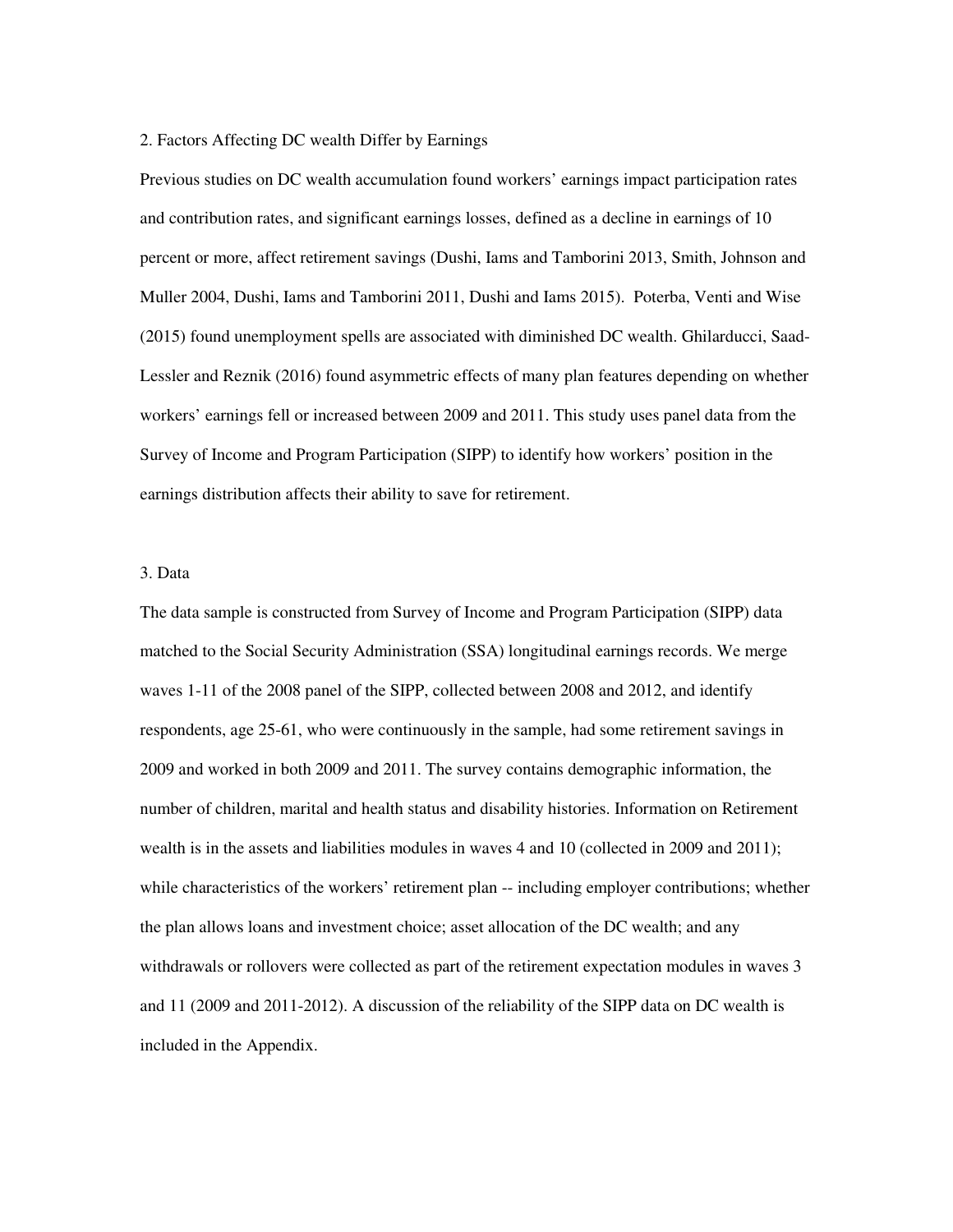The linked SSA earnings records, based on IRS W-2 records, contain accurate information on current and lifetime earnings, as well as annual employee contributions to defined contribution retirement plans<sup>ii</sup>. The SSA earnings records allow us to calculate how many times a person's annual earnings fell by more than 10 percent and the volatility or standard deviation of annual earnings over a worker's career. Data from the SSA earnings records were used in the place of self-reported SIPP data whenever possibleii.

The SIPP contains data on 36,578 persons who were in the survey continuously from 2008 through 2012 and had matched records in the administrative data. Of these, 19,017 had jobs in 2009 and 2011 and 10,554 had non-zero DC wealth in 2009, and 9,508 were ages 25-61 in 2009. We divide earners into three groups – the bottom 55 percent of the earnings distribution, the middle 33 percent, and the top 12 percent. For ease of exposition we compare the bottom with the top groups. We base the division on Social Security bend points in  $2011^{iv}$ : lower earners earn less than \$53,796 and higher earners earn more than \$106,800 per year.

Workers in the higher earnings group were more likely to have increased their DC wealth, with 64 percent of these workers gaining an average of \$103,506 compared with 56 percent of the lower earners who gained \$37,709, on average (Table 1). One reason higher earners were more likely to gain DC wealth between 2009 and 2011 is because they contributed more toward their accounts (higher earners contributed 6.11 percent of their higher earnings in 2009, on average, compared with 2.80 percent of earnings among lower earners). The employers of higher earners also contributed at a higher rate on average (2.86 percent) than the contribution rate of employers of lower earners (2.15 percent).

# Insert Table 1 Summary Statistics for Higher and Lower Earners

Eighty-six percent of higher earners held risky instruments compared to 82 percent of lower earners<sup>v</sup>. Higher earners may be able to take on more risk because they have fewer liquidity constraints and more information. Higher earners also have more diversified portfolios than lower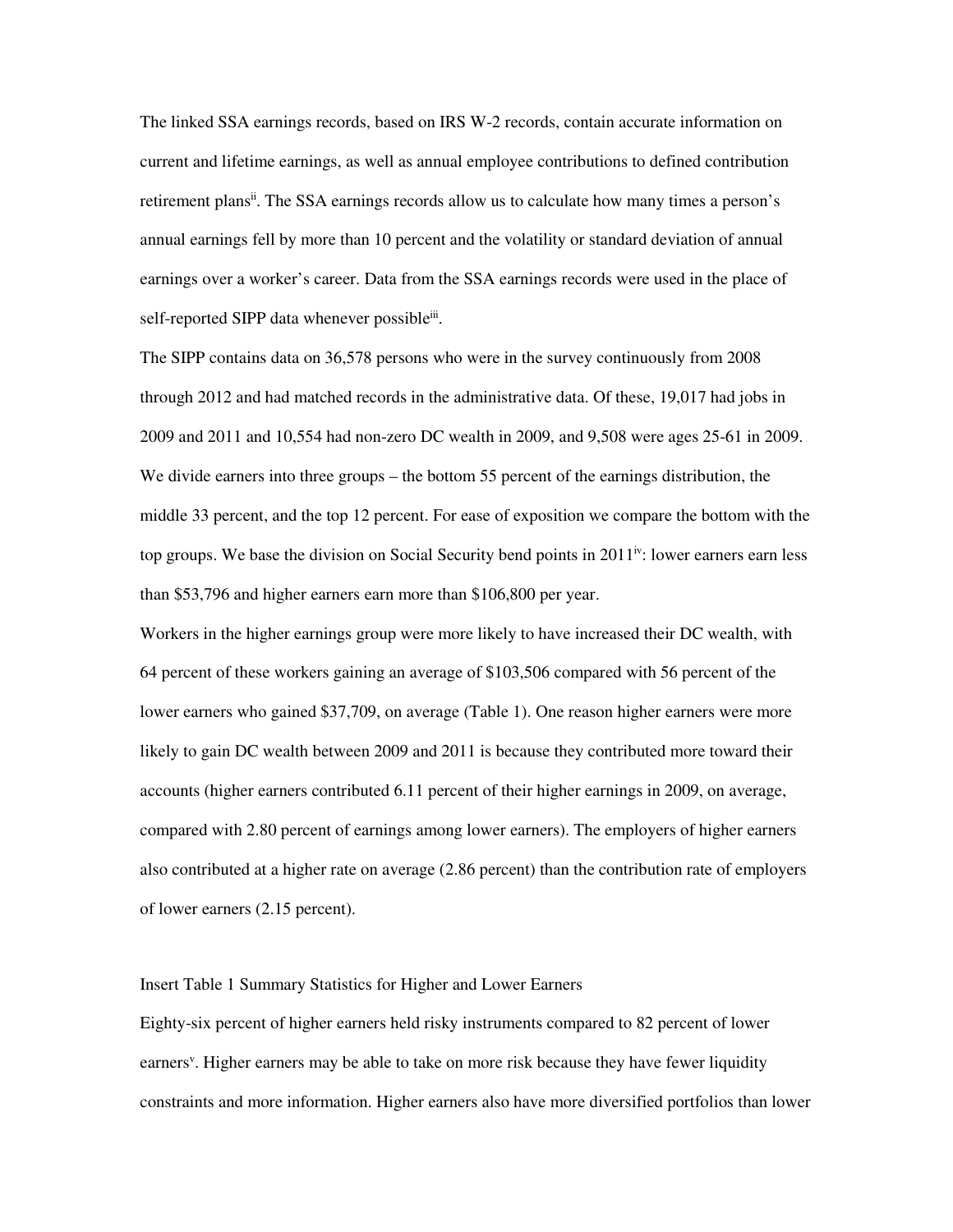earners choosing an average of two asset types compared with 1.5 types among lower earners. Diversity helps protect against losses.

Lower earners experienced more episodes (5.25) of significant earnings loss over their working lives than higher earners  $(4.60)$ <sup>vi</sup>. What could cause a significant earnings loss? Workers in poor health, who had more children living with them and who had more divorces suffered more episodes of significant earnings loss over their careers. But earnings losses also occurred when workers got a higher education degree – probably as they left employment to go to school. Being a higher earner, having a business degree, working full time in a large firm, having long job tenure, and being married and female decreased the likelihood of suffering episodes of earnings loss over one's career. Age is associated with more spells of earnings loss because older workers have had more time to experience such episodes. Similarly, being a recipient of transfer payment was associated with more episodes of earnings loss, but the causation is likely in the opposite direction, since workers whose earnings fall are more likely to be eligible for aid. Whites and citizens experienced more reported episodes of earnings loss than non-whites and non-citizens (see Appendix table 3) perhaps because white citizens' earnings are more likely in the formal market and reported. Non-whites and non-citizens may have volatile earnings stemming from volatility of earnings in the non-covered market.

Lower earners spent more weeks (3.37 weeks) not employed between 2009 and 2011 than higher earners (1.66 weeks). The majority (43 percent) of workers with spells of non-employment had relatively short spells lasting 1-12 weeks and only 13 percent spent more than a year out of employment. The non-employment spells were more likely time spent out of the labor force than in unemployment because 93 percent of those with non-employment spells were not unemployed between 2009 and 2011. People in poor health, who were older, and had higher education were more likely to have had non-employment spells whereas higher earners, people with longer job tenure, those who cared for more children and who earned a larger share of the household income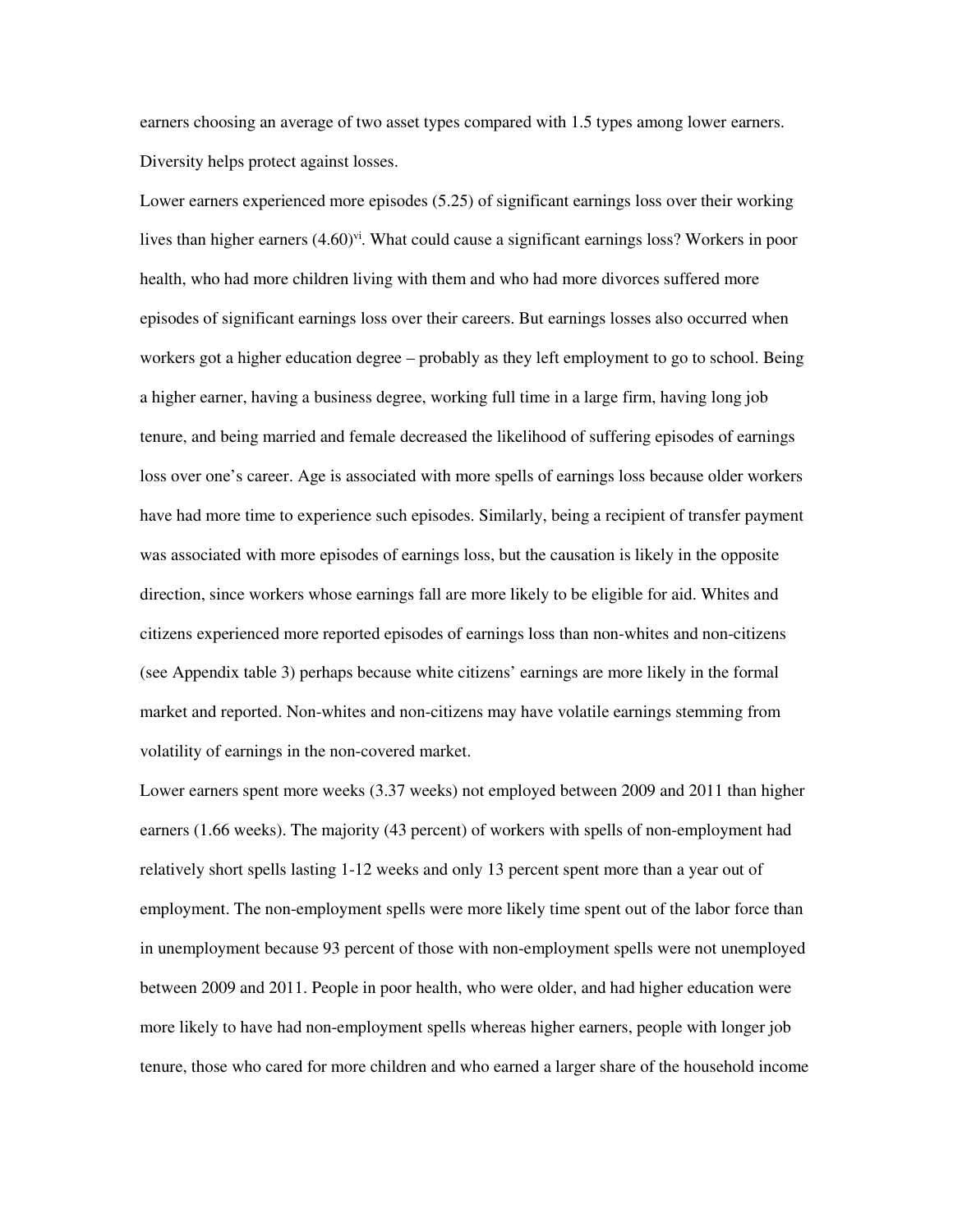were less likely to have had non-employed spells between 2009 and 2011 (see Appendix Table 3).

Factors associated with low DC wealth included lower educational attainment, working at smaller firms, being female, unmarried, having experienced a higher average number of divorces in the past, being in poorer health, and being more likely to have been recipients of means-tested transfer payments, working part-time and having shorter average job tenures. Lower earners are more likely to have these characteristics than higher earners (see Table 1).

## 4. Estimation Strategies

Decomposition of Changes

The following factors affect DC wealth: employee and employer contribution rates; the earnings base; withdrawals from retirement accounts; rollovers of new funds into retirement accounts; market performance of portfolio holdings, and fees. We refer to the effect of financial performance and fees as "portfolio allocation effects." To measure the importance of each determinant on DC retirement balance changes between 2009-2011, we divide the change in DC wealth by the contribution of each factor<sup>vii</sup> and evaluate the relative importance of each of the channels for two groups: workers who gained and lost DC balances.

#### Regression analysis

An ordinary least squares (OLS) regression identifies the factors affecting DC wealth of higher and lower earners using a model described in equation (1) below:

### $(1)$  sinh<sup>-1</sup>(Y) = a + bX + e

Where Y is the change in DC retirement account wealth between 2009 and 2011,  $\sinh(Y)$  is the inverse hyperbolic sine (IHS) transformation of Y, and e is an error term. X are demographic and economic indicators and lifecycle events that affect the change in wealth. These include the employee contribution rate in 2009, changes in the employee contribution rate between 2009 and 2011, the employer contribution rate in 2009, changes in the employer contribution rate between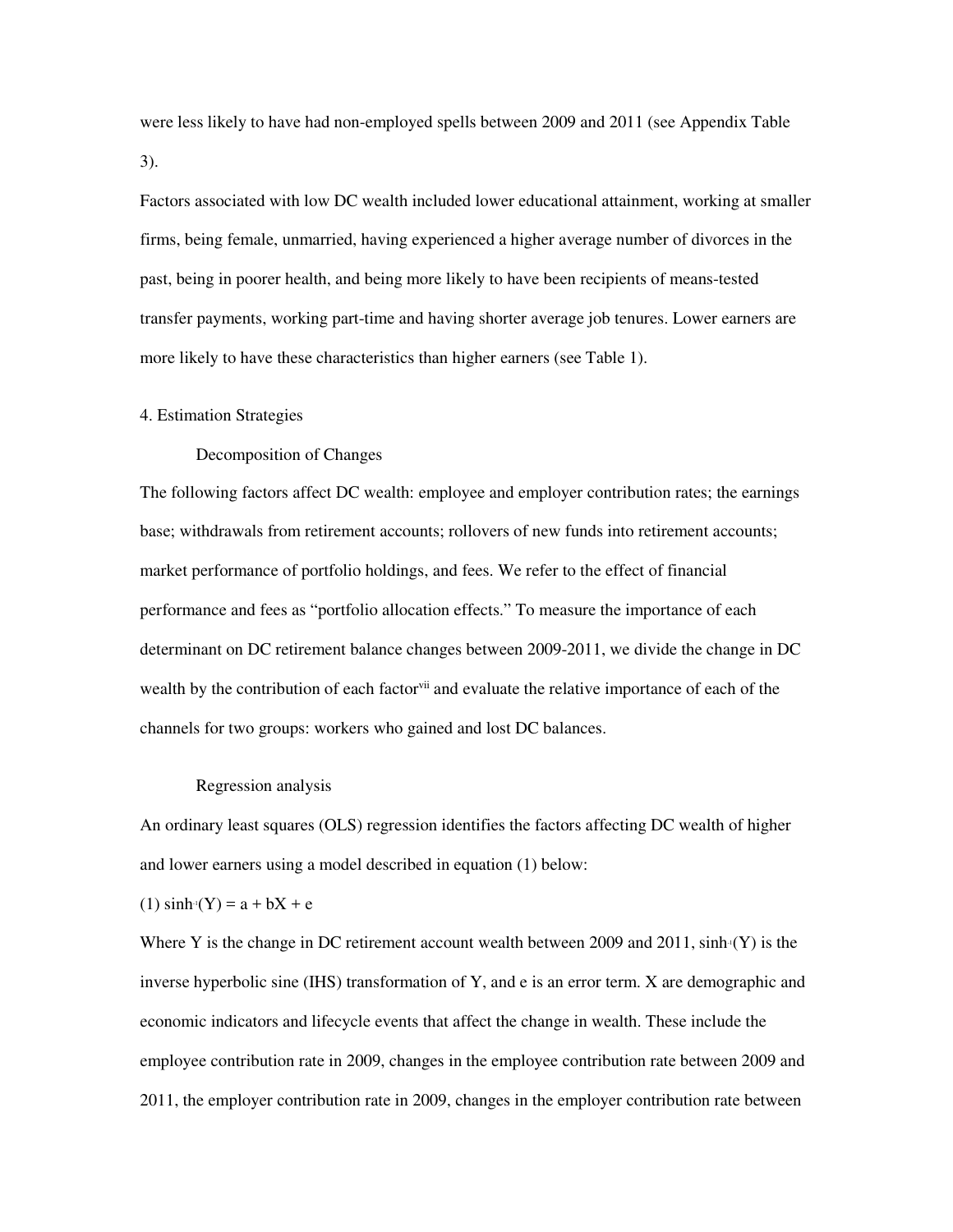2009 and 2011, and measures of portfolio allocation in 2009. The latter reflect market gains/losses and administration fees.

Very few people withdrew funds or rolled-over their accounts in this time period. Moreover, when positive withdrawals and rollovers were reported the values were extreme. Including the few observations could bias the estimated coefficients. The model is run separately for workers in the bottom 55 percent of the earning distribution and the top 12 percent to identify how the structure of defined contribution plans and life events interact differently for higher earners compared to lower earners.

# i. The "Difference In Initial Wealth" Problem

Pence (2006) noted a "difference in initial wealth" problem, which is that workers with high initial levels of DC wealth likely experience larger wealth fluctuations than those with smaller initial wealth balances. We address the difference in initial wealth by transforming changes in DC wealth using the inverse hyperbolic sine (IHS) transformation (Burbidge, Magee and Robb 1988, Pence 2006)<sup>viii</sup>. The IHS is similar to Poterba et. al. 2015's log transformation; but IHS allows for negative values, which is a vital feature because many people suffered DC wealth losses. Our dependent variable is negative when DC wealth falls over the sample period (for almost half the sample), making a log transformation impractical. This inverse hyperbolic sine transformation scales the change in DC wealth by the initial level of balances, and thereby reduces the influence of outlying values of the dependent variable. This also reduces the impact of measurement error in reported DC wealth and changes in DC wealth.

The coefficients estimated from equation (1) are converted into marginal effects using median values of DC wealth, which further dampens the impact of outlying values of the dependent variable. Standard errors for the marginal effects are computed using a bootstrap method (with 50 replications).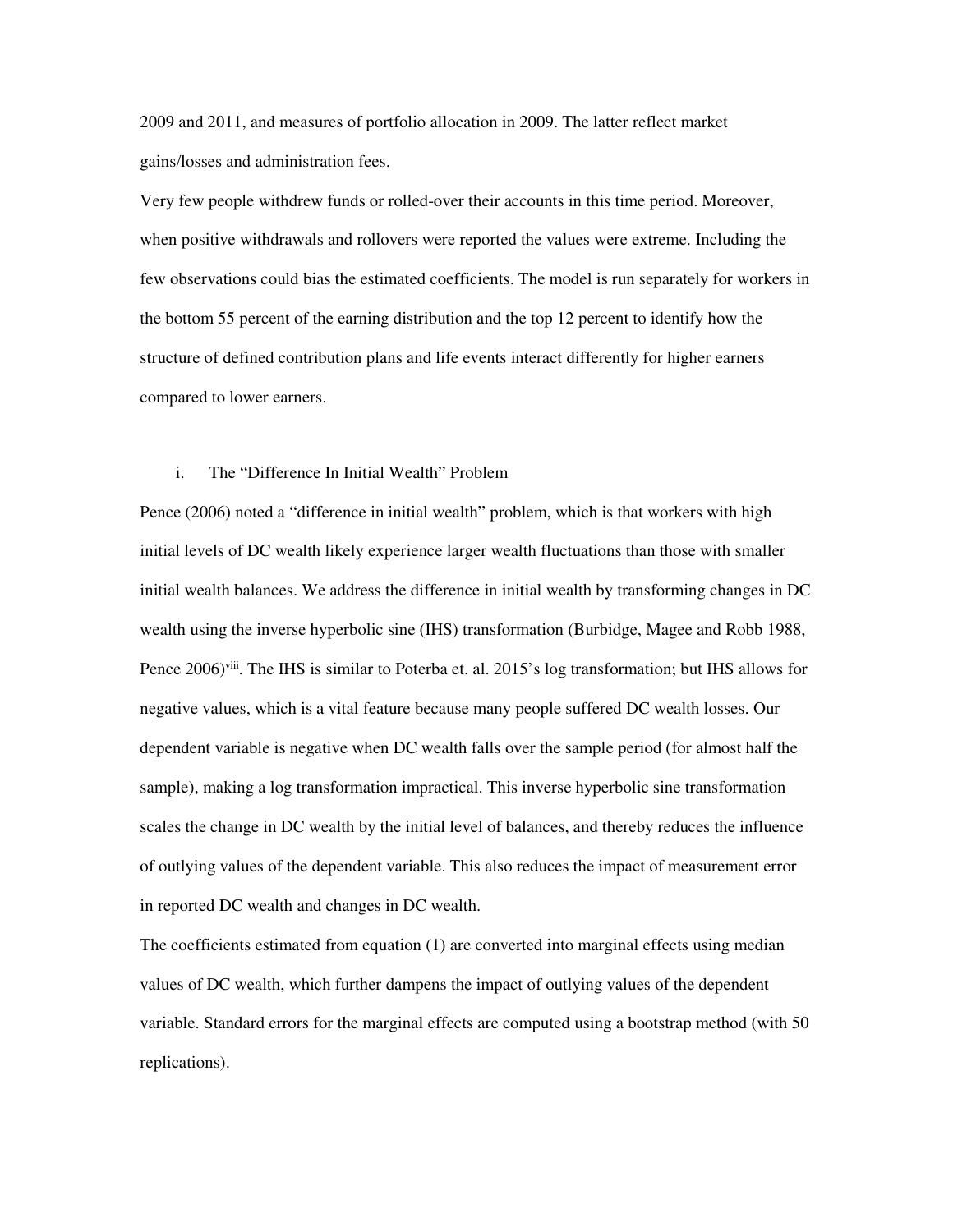# ii. Employer Contributions

Reporting errors for employer contributions arise because workers self-report their employer contributions. These errors are corrected by using average employer contribution rates for a participant's' state, industry, and education level, and the fraction of workers with non-zero employer contributions at the state and industry-education levels as instruments. The availability of multiple instruments allows us to test whether the errors in reported employer contributions induce a bias in the estimated coefficients. For the lower earner sample, we cannot reject the null hypothesis that employer contributions are exogenous, so OLS coefficients are not significantly different from IV corrected estimates; Because of that, we proceed with an OLS approach for the lower earner sample, since OLS yields more efficient estimates. For the higher earner sample, we do reject -- at the 1 percent level -- the null hypothesis that employer contributions are exogenous. So for this sample, we proceed with an instrumental variables approach.

# iii. Portfolio Allocation Proxies

We supplement the two direct measures of portfolio allocation in the sample -- average risk of DC retirement investments and the number of investment types -- with indicators for a worker's risk and return preferences. Since we presume workers' past earnings experiences affect their appetite for risk and their ability to withstand negative market outcomes, we use the number of times a worker lost more than 10 percent of annual earnings over their lifetime and weeks spent not working between 2009 and 2011 as indicators of risk preferences.

We also use education, initial retirement wealth, lifetime earnings and home equity as indicators of risk tolerance and portfolio choices, because these factors affect the ability of workers to withstand bad market outcomes. The change in the number of children living in the family and the worker's responsibility for their household's wellbeing -- measured by the ratio of personal to household income -- may indicate the presence or relaxation of liquidity constraints, and therefore limit risk-taking and lead to more or less conservative portfolios.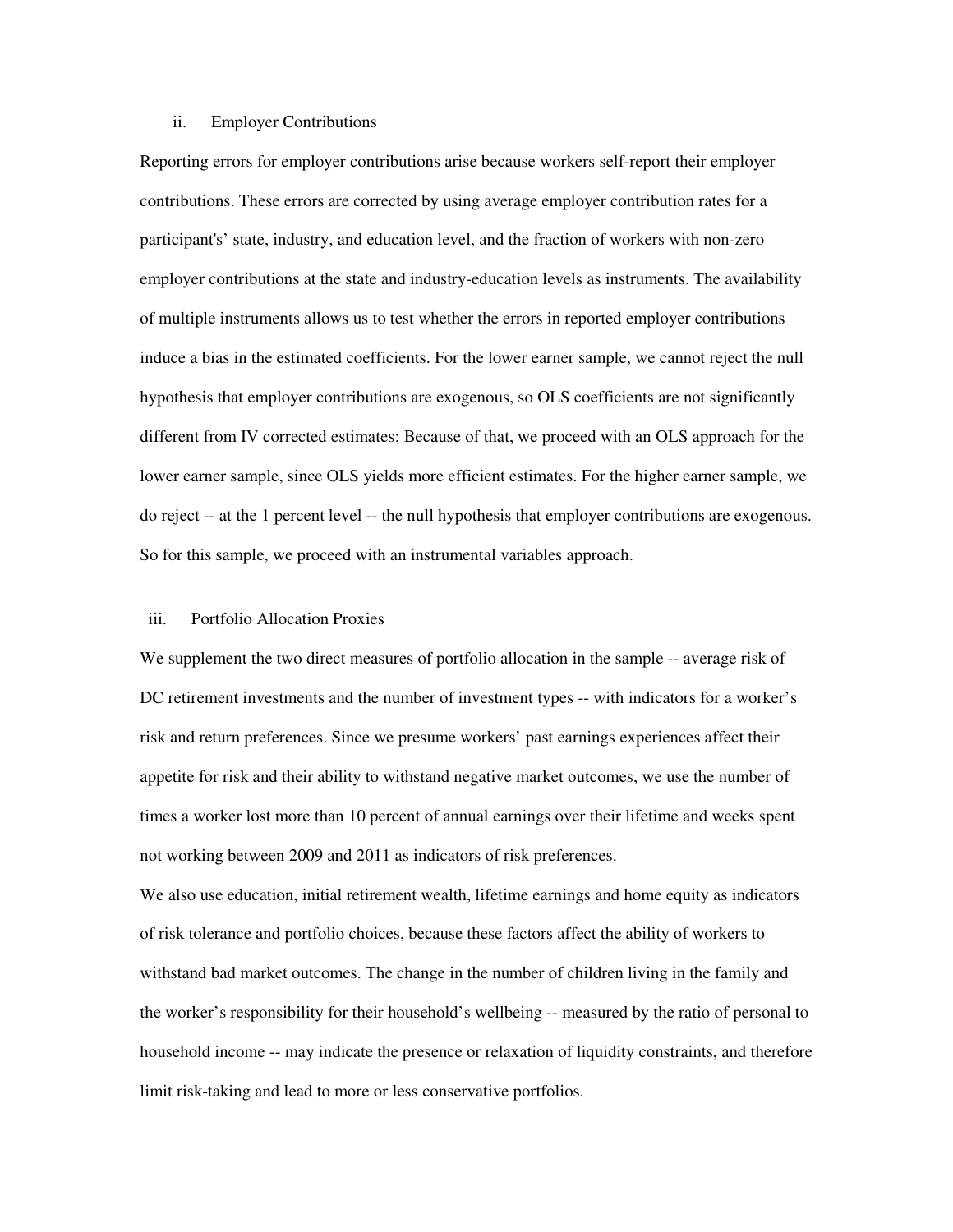Being at the top or bottom of the earnings distribution affects wealth accumulation in textured and complicated ways. Access to trusted and accurate financial information and networks depends on earnings class and community (Chong, Dow, and Phillips 2010). Similar to earnings class, being white is associated with relatively more access to and engagement with financial institutions and social networks, being informed about investing and may also affect the level of fees and the composition of the portfolio.

The effect of having a business degree also varies by earnings class, though it is uniformly treated as a proxy for financial literacy regardless of socio-economic class; financial literacy is linked to abilities to choose appropriate savings rates and asset allocations, discern fees, and assess risk (Lusardi and Mitchell 2014).

# 5. Results

# Decomposition Results

The decomposition reveals that among workers who gained DC wealth, employee and employer contributions were more important than portfolio changes in explaining the total change in DC wealth. But among workers who experienced losses, the change in DC wealth was dominated by portfolio losses.

Moreover, portfolio effects were significantly more important in explaining losses for lower earners than for higher earners, with portfolio losses responsible for 373 percent of the total loss for lower earners compared with 221 percent for higher earners. At the same time, employer contributions were more instrumental in holding back losses among lower earners than among their higher earning peers; employer contributions explained -160 percent of the loss for lower earners and -86 percent of the loss for higher earners.

Withdrawals explained 6 percent of the loss for lower earners but there was no significant effect of withdrawals on retirement balance losses for higher earners (Rollovers had no impact and are not reported).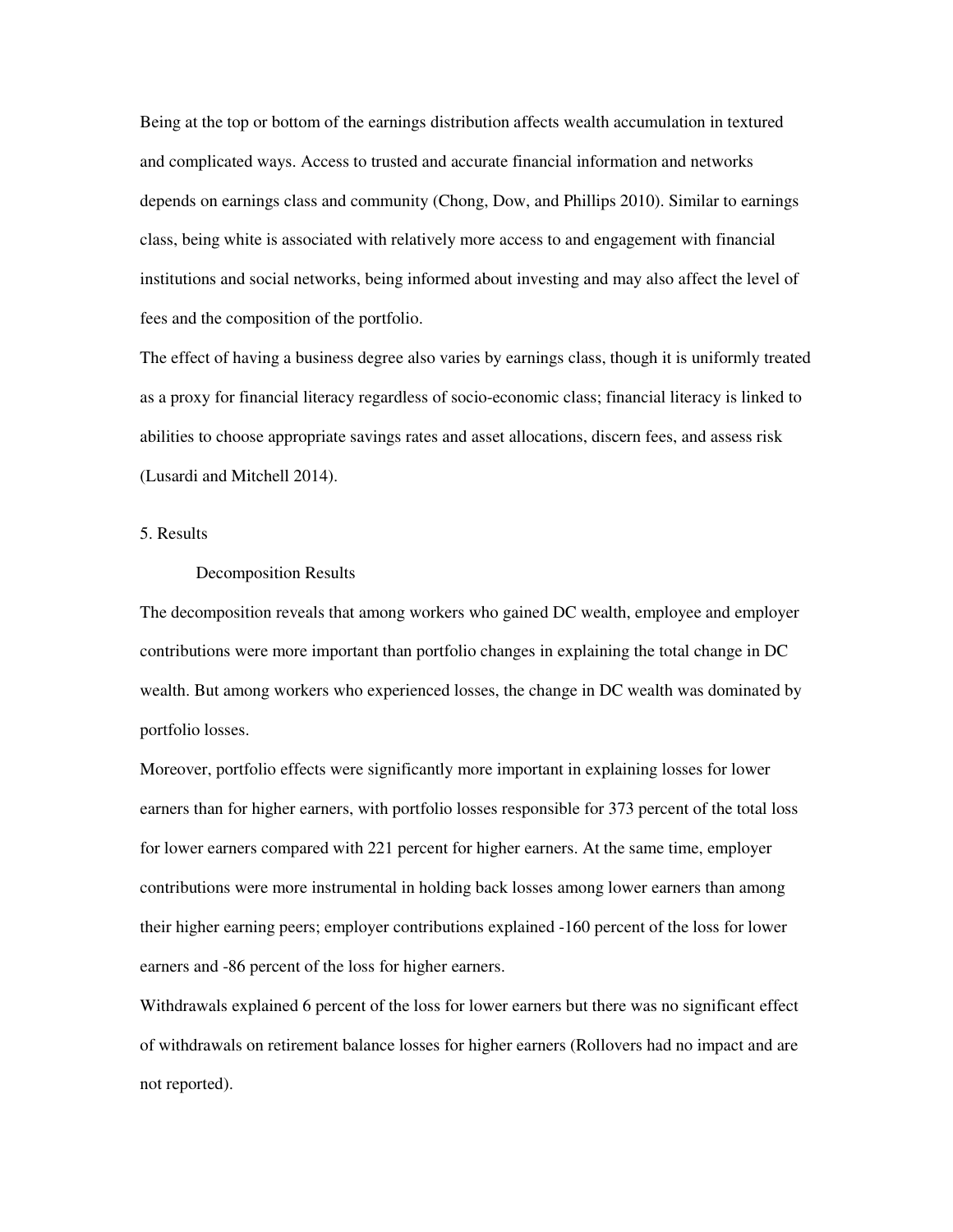Among workers who experienced gains, the decomposition found withdrawals were more pronounced for lower earners but no other factor mattered (see Table 2).

# INSERT TABLE 2 HERE

# Regression Results

The asymmetry of effects by workers' position in the earnings distribution is measured by estimating the determinants of changes in DC wealth separately for each earnings group. The regression results reveal that each time a lower earning worker experienced an earnings drop of 10 percent or more over their working career, their DC wealth fell by \$450 between 2009 and 2011 (see Table 3). Lower earners averaged five incidents of significant earnings over their career so their average DC wealth was lower by \$2,250 due to their employment history. Note that the earnings loss effect on DC wealth is limited to lower earners.

For each week a lower earning worker spent not employed between 2009 and 2011, DC wealth fell an additional \$55. Since lower earners spent an average of 3 weeks not employed between 2009 and 2011, the additional penalty to their DC wealth averaged \$165. Note, again, that the negative effects of non-employment spells on DC wealth were limited to lower earners. For each type of asset workers held in their portfolio, lower earners gained, on average, \$1,194 in DC wealth, for a total improvement in DC wealth of \$1,791 since the average lower earner invests in 1.5 asset types. This diversification effect was only significant for lower earners. Being a white citizen improved DC wealth of both lower and higher earners by \$4,054 and \$11,118, respectively. We attribute the effect of being a white citizen to portfolio allocation because being a white citizen implies access to a network of people who can advise the worker on portfolio choices (Chong, Dow and Phillips  $2010)$ <sup>ix</sup>.

Each percentage point difference in employee contribution rates was associated with a change in DC wealth of \$729 and \$1,077 for lower and higher earners, respectively. Since lower earners contribute 2.8 percent and higher earners 6.1 percent, on average, higher employee contribution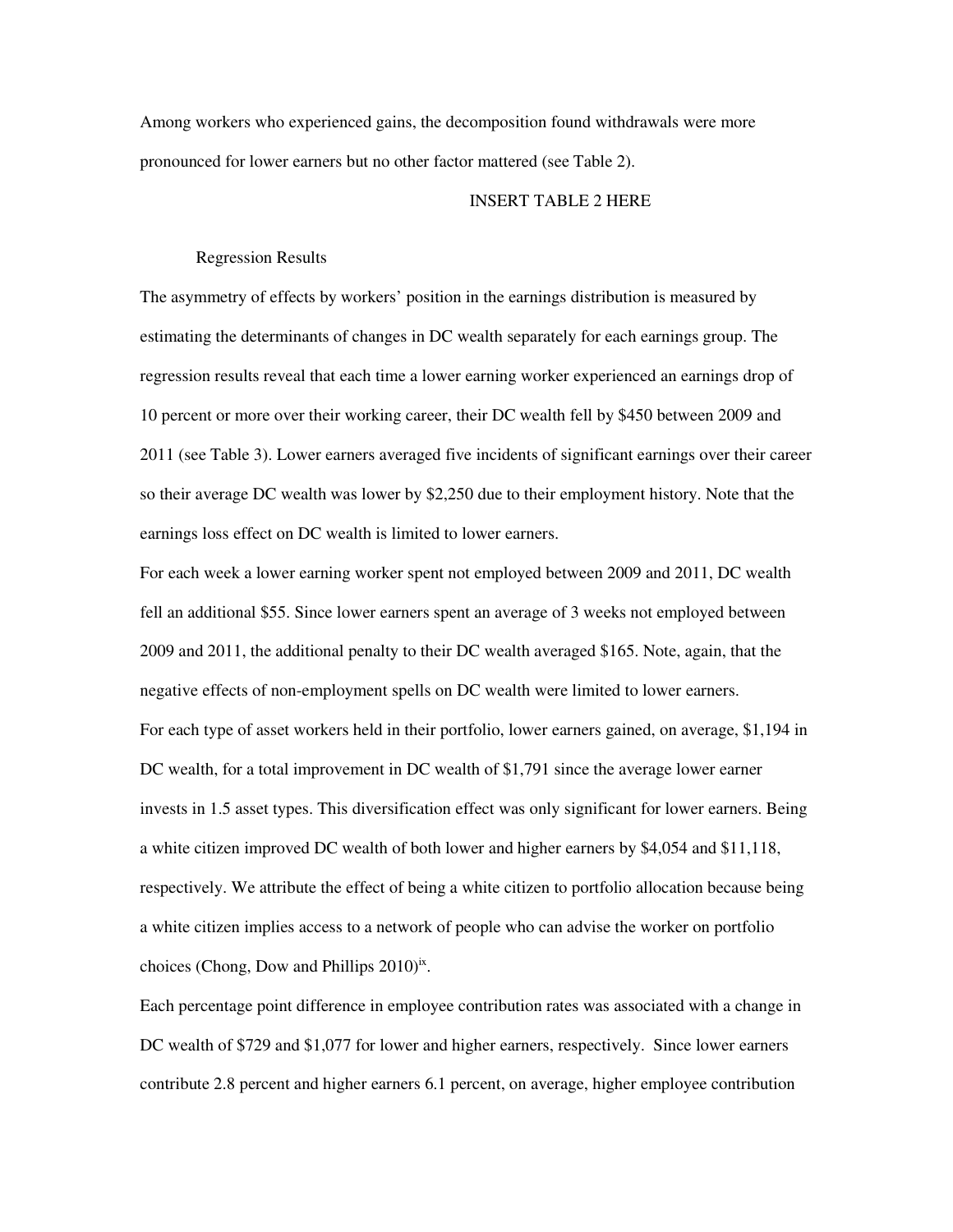rates were associated with an increase in DC wealth of \$2,041 for lower earners and \$6,570 for higher earners. The change in employee contribution rates between 2009 and 2011 led to an additional \$47 increase in the DC wealth of lower earners over the period. Each percentage point difference in employer contribution rates was associated with significantly higher DC wealth for lower earners only — increasing their wealth by \$182 with every percentage point of employer contribution. Since the average employer contribution rate was 2.15 percent, the total increase for lower earners is \$391. Moreover, the change in employer contribution rates between 2009 and 2011 contributed an additional \$65 to the DC wealth of lower earners. That the level of employer contribution rates and the increases in employer contribution rates significantly affect the DC wealth of lower earners highlights the importance of employers in helping lower earners save for retirement.

Higher education led to a \$14,439 increase in DC wealth for higher earners, but the effect was a much smaller \$1,669 for lower earners. Interestingly, having attained a business degree did not boost DC wealth.

Only the DC wealth of lower earners were affected by their lifetime earnings. Higher lifetime earnings increased lower earners' DC wealth by \$66 for every \$10,000 in lifetime earnings, resulting in a total change of \$5,412.

An increase in the number of children living in the family between 2009 and 2011 was associated with a \$1,568 increase in the DC wealth of lower earners for each additional child, but not for higher earners. Previous studies (Turner and Muller 2011, Butrica and Smith 2012) also found that the birth of a child positively impacts retirement savings.

A higher household income ratio indicates the worker contributes a larger share of household income and thus may indicate a liquidity constraint that decreases retirement wealth. For each additional percentage point increase in the household income ratio, balances fell by \$28, for a total drop in balances of \$1,633. This result was also limited to lower earners whose investment choices are more limited by liquidity constraints.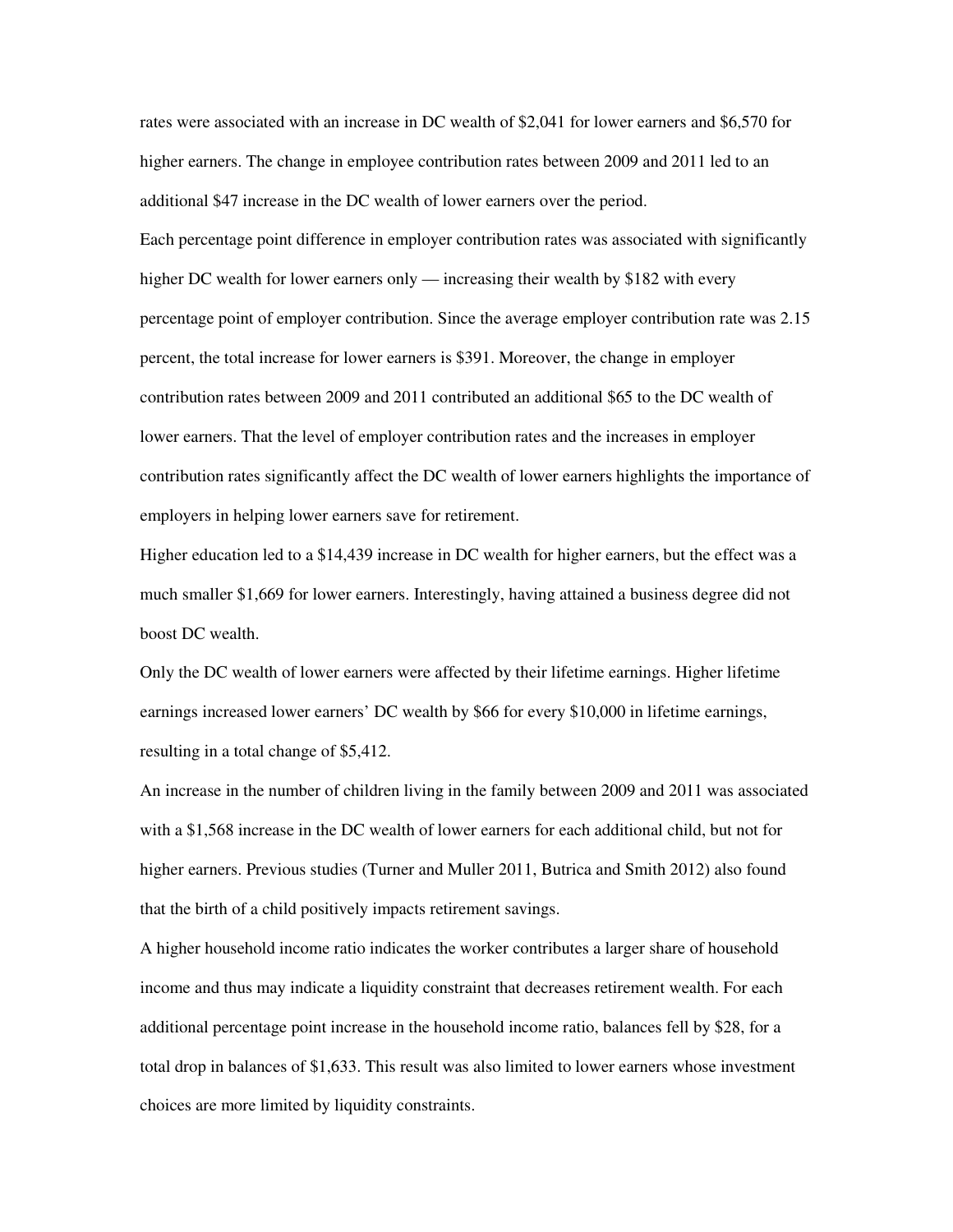Higher initial DC wealth was associated with larger losses, with lower earners suffering a total loss of \$7,165 and higher earners' DC wealth dropping by \$5,454, a result also found in Gustman, Steinmeier and Tabatabai (2012).

Finally, every \$10,000 of home equity was associated with a \$199 and \$367 increase in DC wealth for lower and higher earners respectively, resulting in a total increase of \$880 and \$3,940 for each group based on their average home equity values.

# INSERT TABLE 3 Inverse Hyperbolic Sine Results

(Full results, including non-HIS-transformed results are in appendix tables 4 and 5)

## 6. Robustness checks

We test for the robustness of the findings by dividing the sample by age group and examining whether the results remain significant. Among workers ages 25-49, each spell of significant earnings loss reduces DC wealth by \$550, while each week spent not employed over the sample period reduces DC wealth by an additional \$92. An increase in the number of asset types also increases DC wealth by \$785. These results are limited to lower earners, as is the case when the sample is not restricted by age (see Table 4a). Among 50-61 year old workers, each spell of significant earnings loss reduces DC wealth by \$398. Weeks spent not employed have no significant impact on DC wealth for this group. An increase in the number of asset types increases DC wealth by \$1,946, a much larger impact than for younger workers who have less money put away. Again, these results are limited to lower earners (see table 4b). Other robustness checks are available from the authors upon request.

# INSERT TABLES 4a and 4b HERE

## 7. Discussion of the Results and Policy Implications

Defined contribution plans require workers and employers to voluntarily contribute to their retirement account and then construct portfolios from the investment vehicles the employers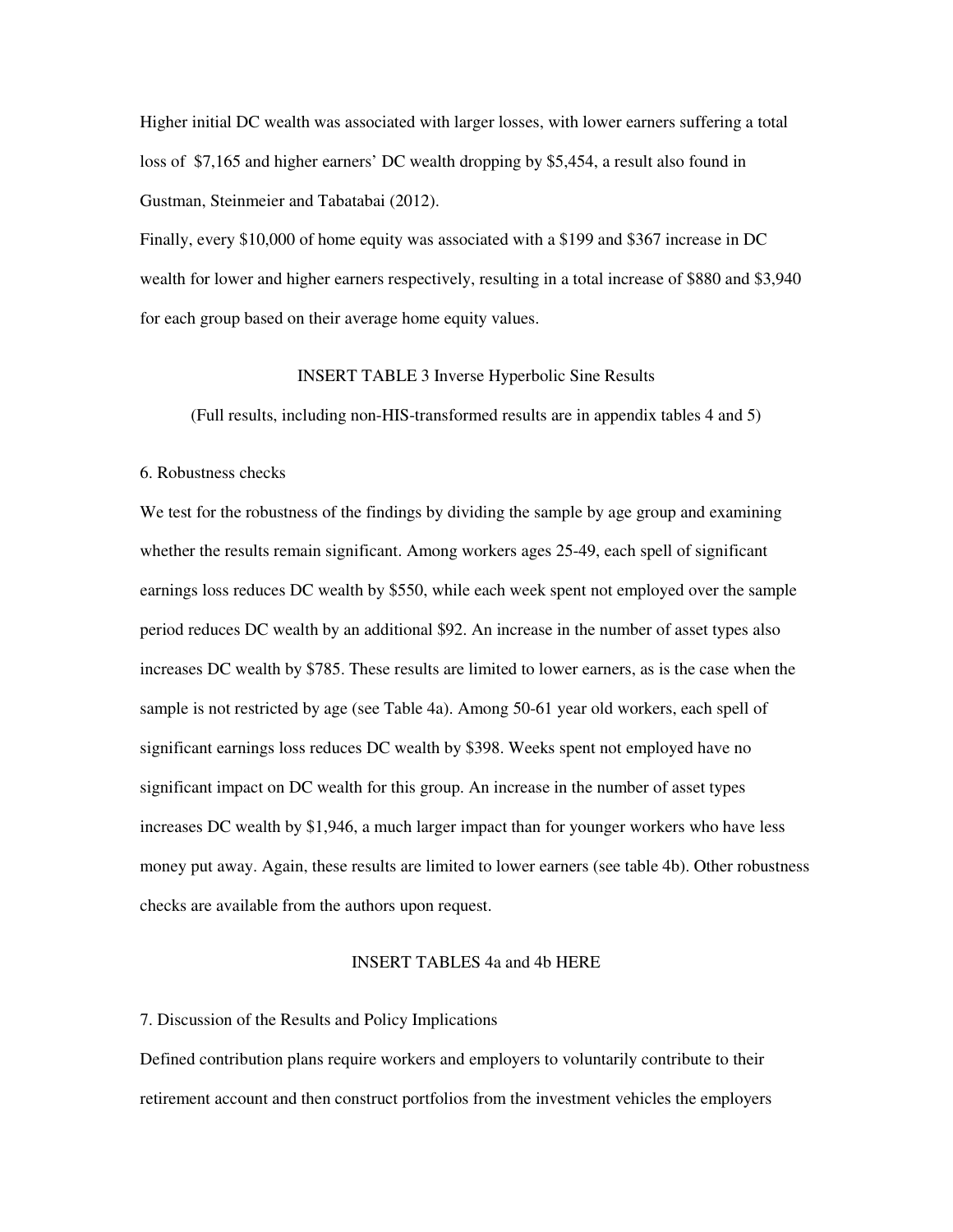choose for the  $401(k)$  (or similar) plan. These design features work best for higher earning workers with stable lives and are not as complementary with the lives of lower earning workers who experience earnings and job insecurity, lack financial literacy, financial networks, and face liquidity constraints. The defined contribution system as designed in the United States means lower earners are more likely than higher earners to lose DC wealth.

Earnings volatility is associated with a decrease in DC wealth for lower earners, but not for higher earners. Dushi, Iams and Tamborini (2013) found that earnings volatility and nonemployment spells caused workers to decrease their contributions and likelihood of participating right after the recession of 2007-2009. Our results suggest that non-employment spells and career earnings losses could have a long lasting impact on workers' DC wealth. It may be that workers who suffer a significant earnings loss cannot maximize their portfolio performance by buying when the stock market is low, since those are the times when they are more likely to lose earnings (Weller and Wenger 2009).

Workers who experience episodes of earnings decline may reasonably come to prefer liquidity and not invest in what is perceived to be a less liquid retirement account. Declines in earnings may also instill fear in workers that they will be strapped for cash in the future, which hamstrings their willingness to tie up their earnings in retirement savings vehicles (Ghilarducci, Saad-Lessler and Reznik 2016). Regardless of the pathway, the finding that past incidents of significant earnings loss permanently affect DC wealth informs policy makers that career risks are faced by all workers, but especially by lower earners, and these risks work against lower earners' ability to save for retirement.

Since a more diversified portfolio is associated with higher DC wealth, workers may benefit from more vigorous enforcement of regulations requiring employers to provide better choices or may benefit from prepackaged portfolios that are better managed and cheaper than target date funds (Skarbeck 2009, Grant 2014).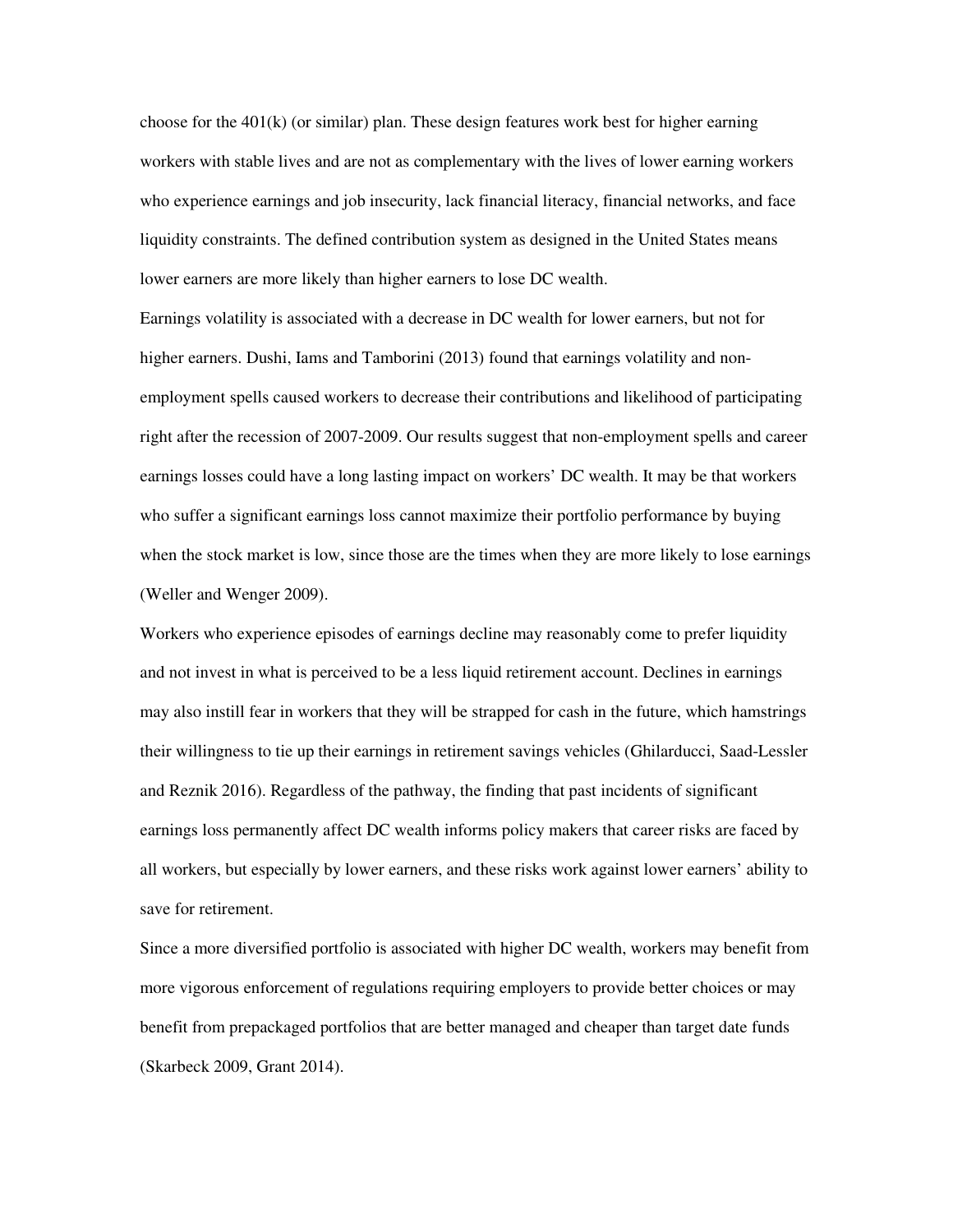The finding that higher educational attainment is correlated with increases in DC wealth for all earners may indicate that formal education proxies for financial literacy, as it is assumed that financial literacy helps promote higher balances. However, having a degree in business had no impact on the change in DC wealth, implying that having a degree in business may not be a good measure of financial literacy.

Higher employer contributions helped lower earners increase their DC wealth. This highlights the role of employers in helping lower earners save for retirement. But since employers are not required to contribute to their workers' DC accounts, the retirement savings system puts lower earners at a particular disadvantage.

In sum, there seem to be three reasons higher earners are more likely to have gained DC wealth over this particular two-year time period. First, lower earners frequently experienced more spells of non-employment between 2009 and 2011, and periods of earnings losses of 10 percent or more in their lifetime.

Second, lower earners had less diversified portfolios; higher earners have an average of two asset types compared with 1.5 types among lower earners.

Third, higher earners had higher employee and employer contribution rates (higher earners contributed 6.11 percent of their higher earnings in 2009 compared with 2.80 percent of earnings among lower earners and employers of higher earners contributed 2.86 percent of pay compared to  $2.15$  percent for lower earners<sup>x</sup>.)

These findings show that design features of DC retirement plans – voluntary employee and employer contributions and individual direct investments -- affect people differently based on their economic experiences. Since economic experiences are dictated by economic privilege, the effectiveness of defined contribution retirement plans as designed depends on where a worker is in the earnings distribution. We find stark differences in the savings behavior of those at the top 10 percent of the distribution compared to those at the bottom 50 percent. The results imply that the current design of DC plans disadvantages lower earners in their efforts to save for retirement.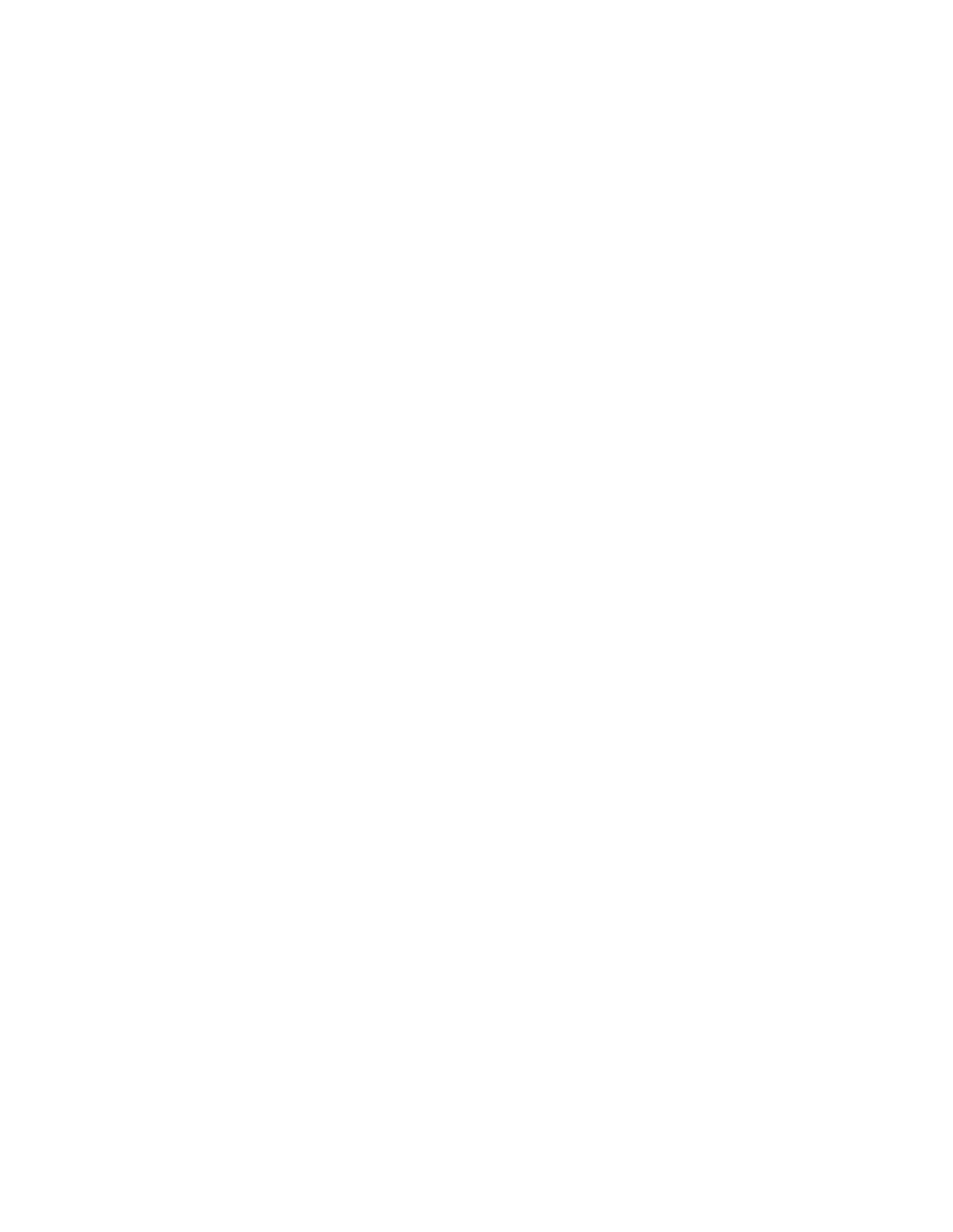# Appendix

# The SIPP Panel Data

The data on retirement wealth derive from SIPP survey questions about the market value of IRA, KEOGH and 401(k), 403(b) or Thrift accounts held by respondents in 2009 and in 2011 (SIPP 2008 Panel, waves 4 and 10). Data on pension plan details, including plan type, employer contribution and the availability of loans and choice over investment allocation derive from the Retirement Expectations and Pension Plan Coverage module, which was fielded in waves 3 and 11. Previous SIPP panels only fielded the Retirement Expectations and Pension Plan Coverage module once. Because the 2008 SIPP panel fielded the Retirement Expectations and Pension Plan Coverage module in two waves, it allowed us to get panel data on every aspect captured in this rich module.

The SIPP asks respondents to check their records before they begin answering questions regarding their income.<sup>xi</sup> Respondents can report the value of their retirement accounts as a number or a range, and when the answer is a range, the value is imputed. The table below displays the fraction of values reported for IRA, KEOGH, and  $401(k)/\text{Thrift}$  accounts that are imputed.

# INSERT APPENDIX TABLE 1 HERE

This indicates that data on IRA accounts are the most reliable, because they contain the fewest instances of imputation, followed by data on 401(k)/403(b)/Thrift accounts and Keogh accounts. The majority of respondents owned non-zero 401(k)/403(b)/Thrift accounts (84 percent in 2009, 75 percent in 2011). A smaller fraction owned IRA accounts (45 percent in 2009, 43 percent in 2011) and a negligible fraction owned KEOGH accounts (3 percent in 2009 and 1 percent in 2011). Non-imputed data on retirement balances is preferred but the SIPP panel is the best quality panel data on workers ages 25-61 available because it includes demographic information, as well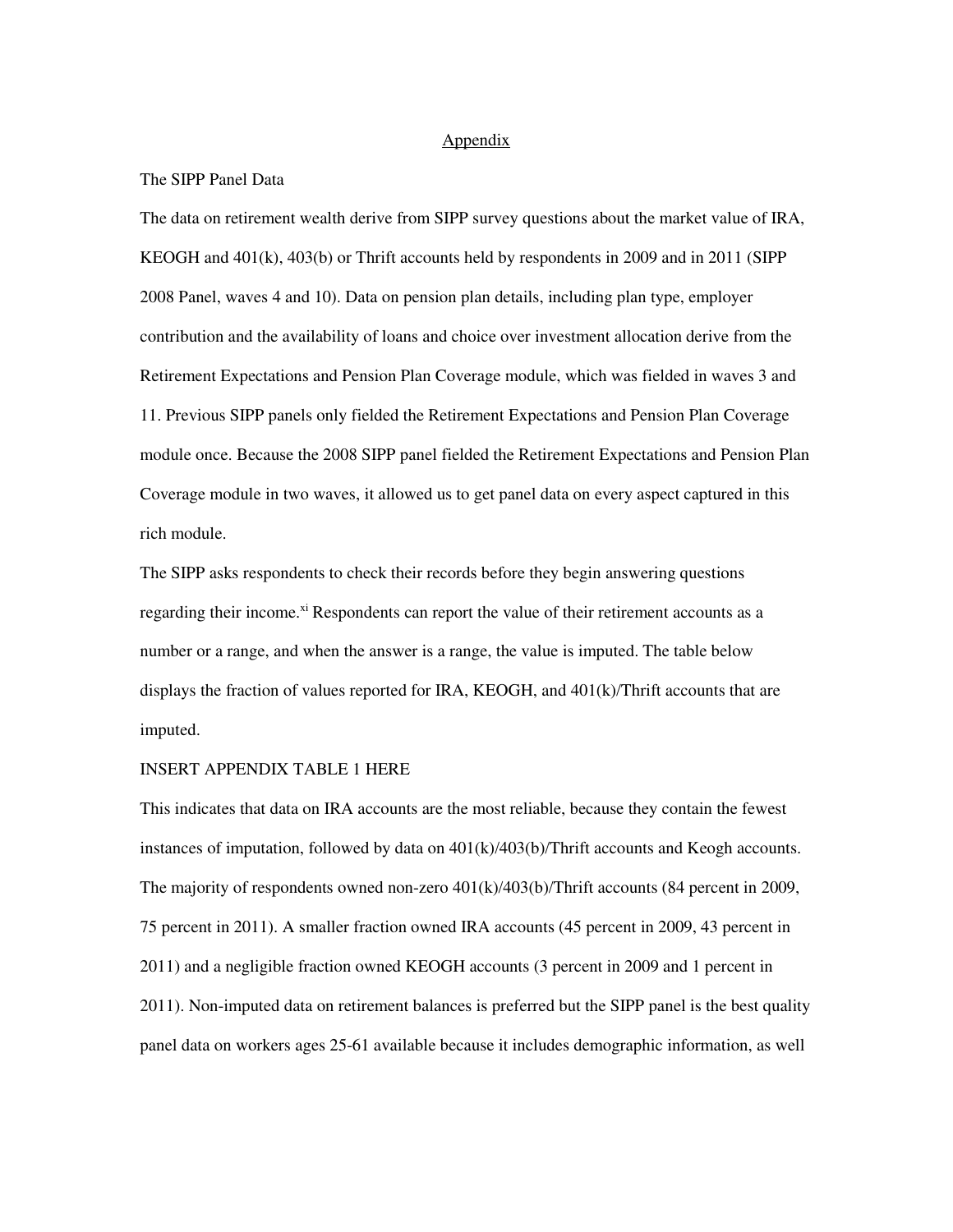as characteristics of the person's retirement plan, asset allocation and contribution rates and levels.

Examining reported initial balances for each account type (Appendix Table 2), we find the highest retirement savings balances were in DC accounts, followed by IRA and KEOGH accounts respectively. Not surprisingly, the largest average nominal changes occurred in DC accounts, followed by IRA accounts and Keoghs.

INSERT APPENDIX TABLE 2 HERE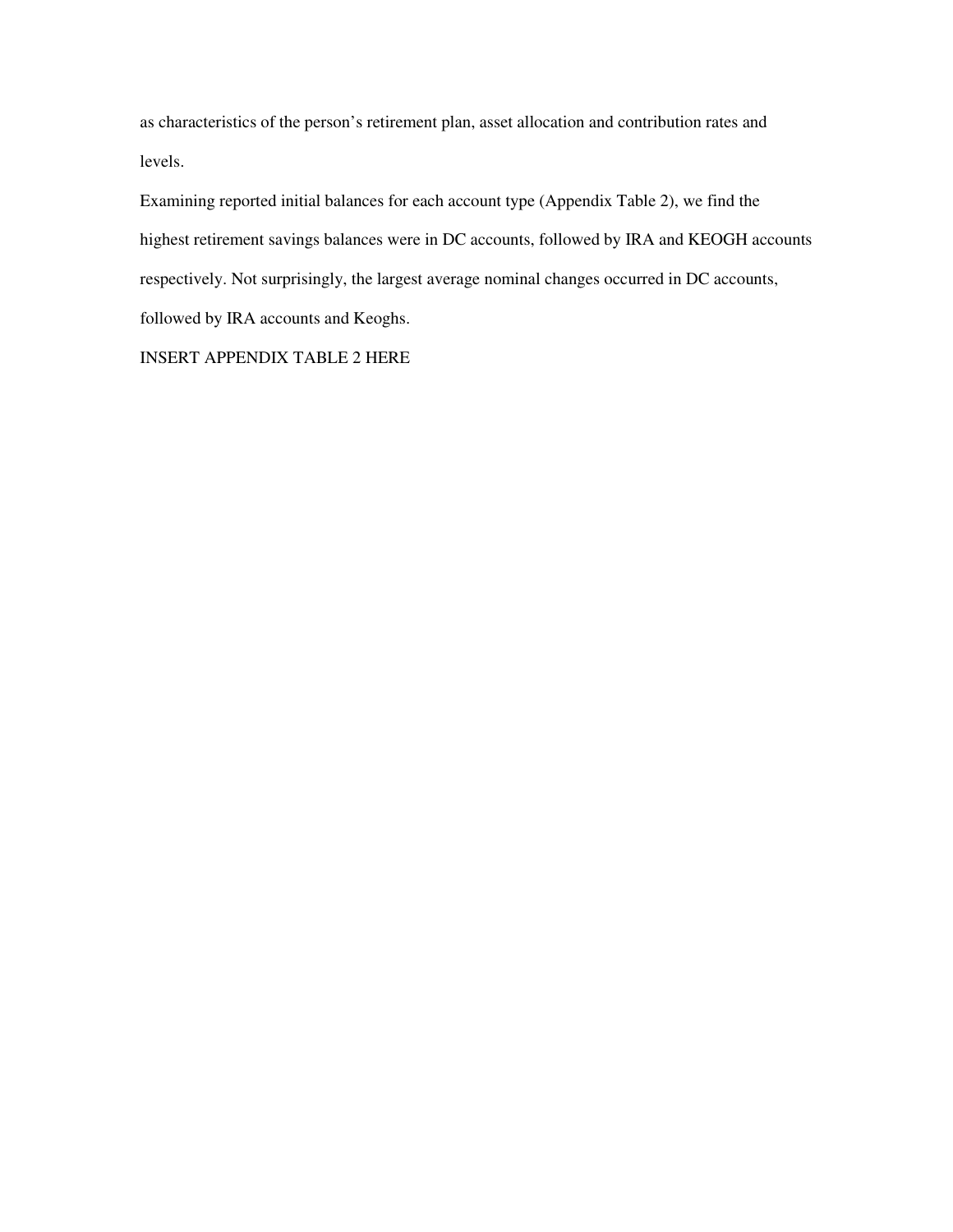Bibliography

Adams P, Hurd MD, McFadden D, Merrill A, Ribeiro T. 2003. "Healthy, Wealthy, and Wise? Tests for Direct Causal Paths between Health and Socioeconomic Status." Journal of Econometrics 112(1):3–56

Burbidge, J. B., Magee, L., & Robb, A. L. 1988. "Alternative Transformations to Handle Extreme Values of the Dependent Variable." Journal of The American Statistical Association, 83(401), 123.

Butrica B.A. and K. E. Smith (2014). '401(k) Participant Behavior in a Volatile Economy,' *Journal of Pension Economics and Finance*: pp  $1 - 29$ , Available on CJO 2014 doi:10.1017/ S1474747214000250

Chong J., Dow Jr, J.P. and Phillips, G.M. 2010. "Neighborhood Effects and Asset Allocation." The Journal of Interdisciplinary Economics, 2010, Vol. 23, pp. 37-52.

Copeland, C. 2012. "Individual Retirement Account Balances, Contributions, and Rollovers, 2010: The EBRI IRA Database™." EBRI Issue Brief, Number 371. [Online] Available at SSRN: http://ssrn.com/abstract=2070748

Dushi, I. & Iams, H. 2015. "The Impact of Employment and Earnings Shocks on Contribution Behavior in Defined Contribution Plans: 2005-2009." The Journal of Retirement, Vol. 2, No. 4: pp. 86-104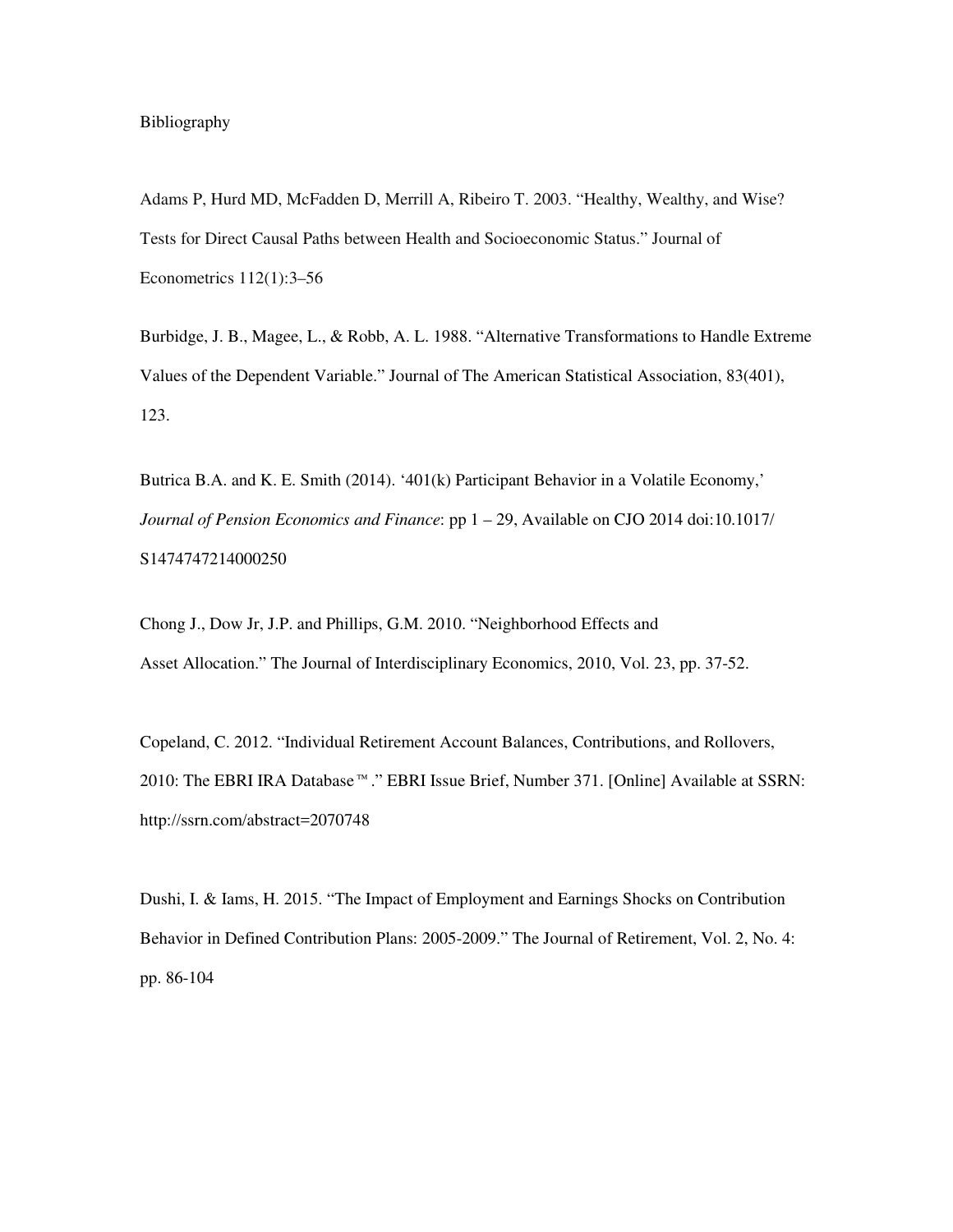Dushi, I., Iams, H. & Tamborini, C.R. 2013. "Contribution dynamics in defined contribution pension plans during the great recession of 2007-2009." Social Security Bulletin, Vol. 73, No. 2, pp. 85-102

Dushi, I., Iams, H. & Tamborini, C.R. 2011. "Defined contribution pension participation and contributions by earnings levels using administrative data." Social Security Bulletin, Vol. 71, No. 2.

Ghilarducci, T., Saad-Lessler, J. & Reznik, G.L. 2016. "Earnings Volatility and 401(k) Contributions." SCEPA working paper.

Ghilarducci, T. and Saad-Lessler, J. 2015. "Explaining the Decline in Retirement Account Coverage between 2003–2012." Industrial Labor Relations Review Vol. 68 (4): 807-832.

Gist, J.R. and Hatch, M.E., 2014. Retirement Replacement Rates and Retirement Wealth Inequality among Baby Boomer and Other Birth Cohorts. *The Journal of Retirement*, *2*(1), pp.55-69.

Grant, T. 2014 (March 7). "Financial advisers warn of potential 'land mine' in bond portion of target date funds." Pittsburgh Post-Gazette (PA).

Gustman, Alan L. and Steinmeier, Thomas L. and Tabatabai, Nahid 2012. "How Did the Recession of 2007–2009 Affect the Wealth and Retirement of the Near Retirement Age Population in the Health and Retirement Study?" Social Security Bulletin 72(4): 47-66.

Johnson, Richard W., Gordon B.T. Mermin, and Cori E. Uccello. 2006. "When the Nest Egg Cracks: Financial Consequences of Health Problems, Marital Status Changes, and Job Layoffs at Older Ages." Washington, DC: The Urban Institute.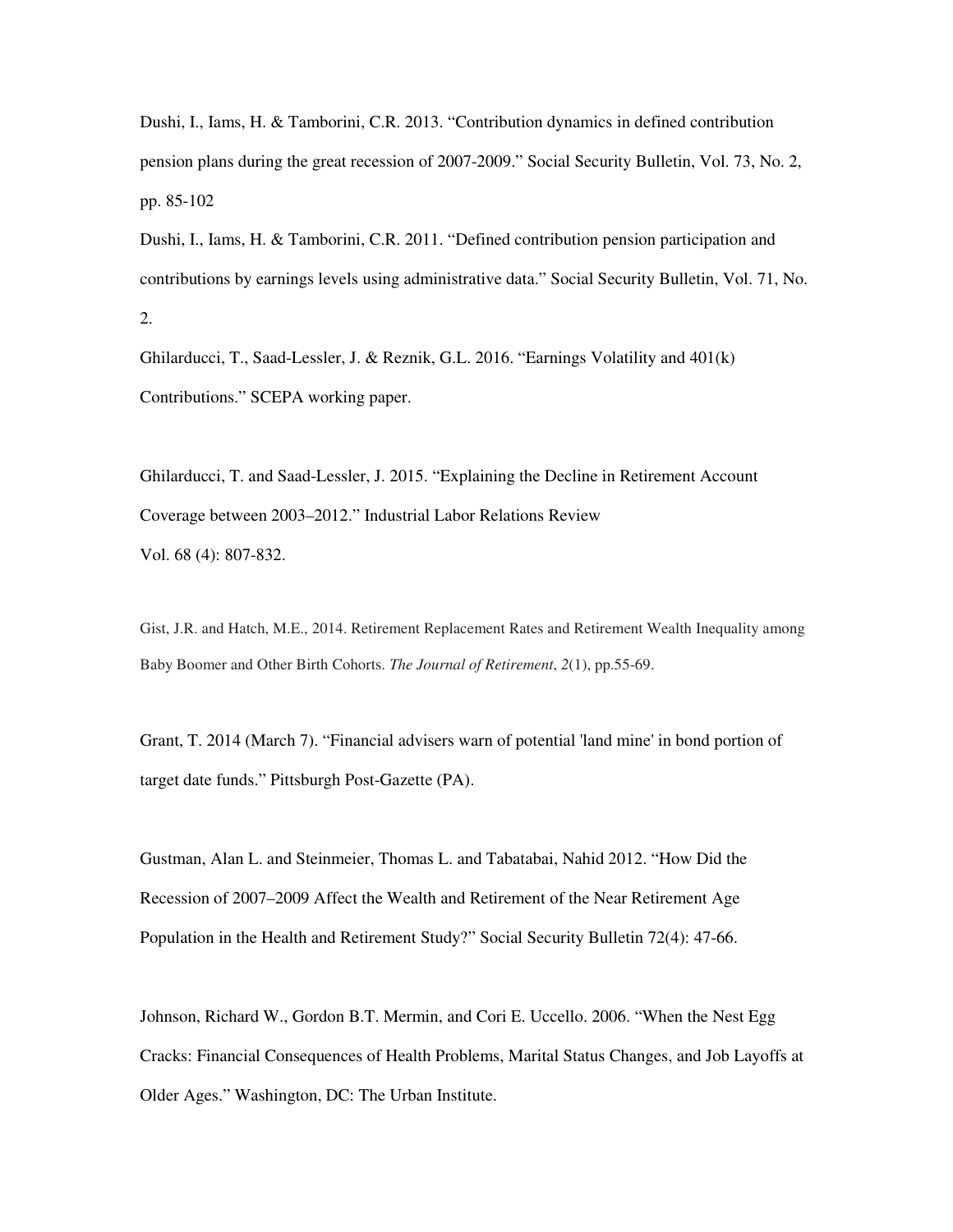Lusardi, A. and Mitchell, Olivia. 2014. The Economic Importantce of Financail Literacy Theory and Evidence http://gflec.org/wp-content/uploads/2014/12/economic-importance-financialliteracy-theory-evidence.pdf

Muller, Leslie A, and John A. Turner. 2011. "The Persistence of Employee 401(k) Contributions over a Major Stock Market Cycle: Evidence on the Limited Power of Inertia on Savings Behavior." UpJohn working paper 11-174. Kalamazoo, MI: W.E. UpJohn Institute for Employment Research.

Pence, K. M. 2006. "The Role of Wealth Transformations: An Application to Estimating the Effect of Tax Incentives on Saving." B.E. Journal of Economic Analysis & Policy: Contributions to Economic Analysis & Policy, 5(1), 1-26.

Poterba, J., Venti, S. & Wise D.A. 2015. "What Determines End of Life Assets? A Retrospective View." NBER working paper # 21682.

Skarbeck, K. (2009). "More reforms sought for target-date funds." Indianapolis Business Journal, 30(17), 26A.

Smith, JP. 2003. "Consequences and Predictors of New Health Events." presented at the NBER conference on economics of aging, Boulder, Arizona

Smith, K. E., Johnson, R. & Muller, L. 2004. "Deferring Income in Employer Sponsored Retirement Plans: The Dynamics Of Participant Contributions." National Tax Journal. 57(3): 639-670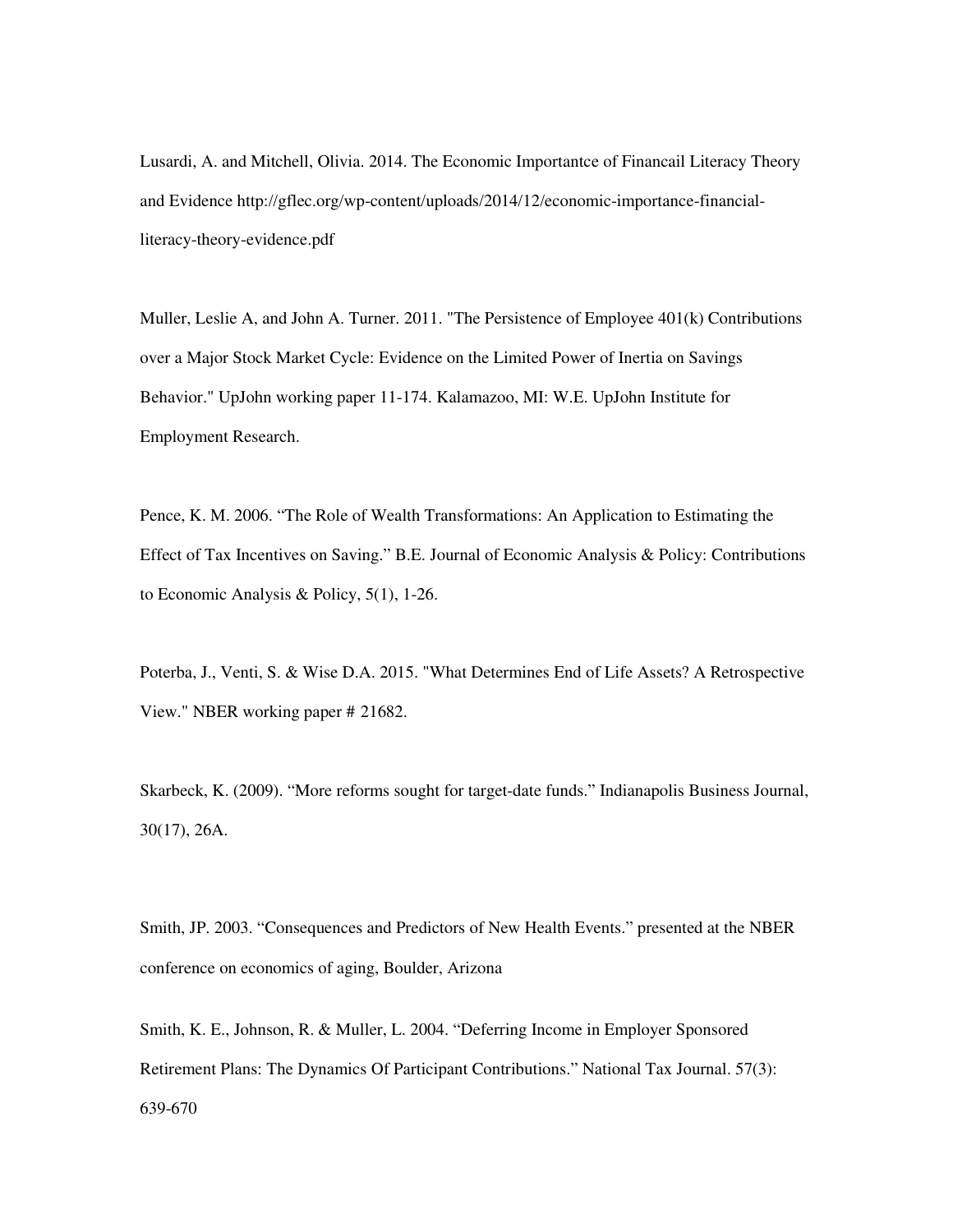Stevens, A.H. & Moulton, J.G. 2013. "Effects of Late-life Job Loss on Wealth and Labor Supply" in Lifecycle Events and their Consequences: Job Loss, Family Change, and Declines in Health, edited by Couch, K. A. , Daly, M. C. and Zissimopoulos, J. M. Stanford University Press, Stanford, California.

Weller, C. E., & Wenger, J. B. 2009. "What Happens to Defined Contribution Accounts When

Labor Markets and Financial Markets Move Together?" Journal of Aging & Social Policy, 21(3),

256-276.

Wu, Stephen. 2003. "The Effects of Health Status Events on the Economic Status of Married

Couples." Journal of Human Resources, 38(1): 219-230.

Endnotes

End Notes

 $\overline{a}$ 

iv The Social Security benefit formula calculates the primary insurance amount (PIA) using average indexed earnings from the workers' 35 highest earning years. The formula calculates a benefit amount in 2011 equal to 90 percent of the average indexed earnings that are less than \$8,928 per year, 32% of average indexed earnings between \$8,929 and \$53,796, and 15% of average indexed earnings between \$53,797 and the earnings cap of \$106,800. The formula yields a progressive benefit structure. For a low-earning worker Social Security replaces about 80% of final earnings, for a middle-earning worker about 40% and for a higher earner about 25%.

<sup>i</sup> Authors' findings using SIPP data.

ii The earnings prior to 1981 only include earnings from Social Security covered employment and only earnings below the taxable maximum.

iii Annual employee contributions for 2009, 2010, and 2011 are available in administrative data. Employer contributions rates are self-reported in the SIPP data in 2009 and 2011. The contribution rate in 2010 is interpolated as the average between the 2009 and 2011 rate. The employer contribution rates are applied to self-reported earnings data for each month between 2009 and 2011 to yield employer contributions for 2009, 2010, and 2011. Withdrawals and rollovers, as well as retirement wealth balances in 2009 and 2011 are available from self-reported SIPP data.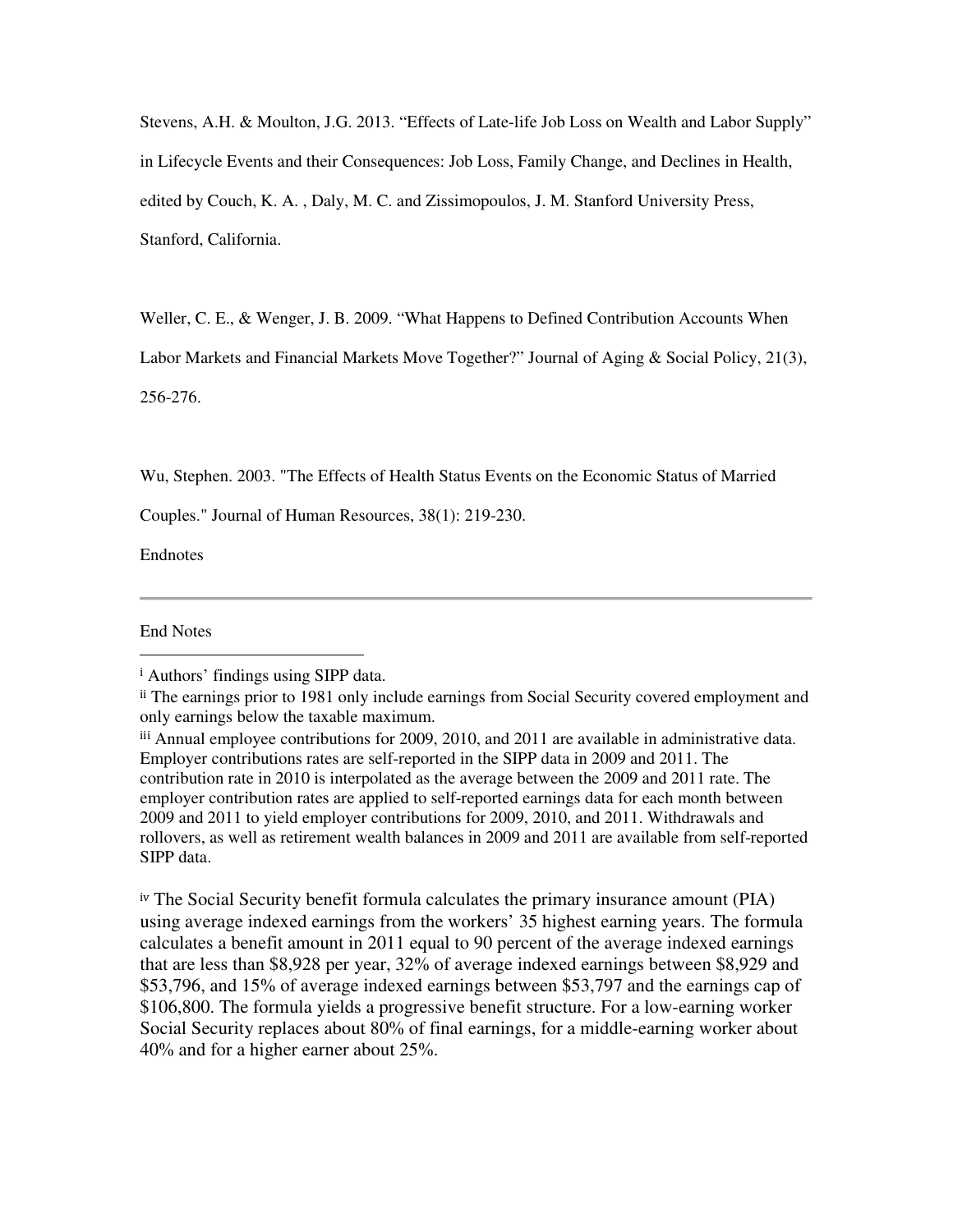<sup>v</sup> The SIPP survey asks respondents where their retirement wealth in IRA, KEOGH and 401k-403b-Thrift (DC) accounts is invested. For each of these accounts, the survey allows respondents to report up to four investment choices, but it does not track how much money workers invest in each asset type; this limits our knowledge of workers' portfolio allocation. Given this data limitation, we create a variable that measures if respondents invested in instruments involving some degree of risk by classifying the investment choices as 'safe' or 'involving some risk.' Instruments considered safe are: "Certificates of deposit or other saving certificates," "Money market funds," "U.S. Government securities" and "U.S. Savings Bonds." Investments involving some risk include: "Municipal or corporate bonds," "Stocks or mutual fund shares" and "other assets." We also use the number of investment types reported to indicate diversification in a portfolio.

v<sup>i</sup> To put these numbers in perspective, only 4.5% of workers in the sample had zero episodes of significant earnings loss over their lives, while 61% experienced 4 or more such episodes.

vii We assume portfolio allocation effects are in the residual.

 $\overline{a}$ 

<sup>viii</sup> Specifically,  $g(y_t,q)=log(q y_t + (q^2 y_t^2 + 1)^{1/2})/q = sinh^{-1}(q y_t)/q$  where  $q=0.0005$ 

ix The measures of asset allocation we use are limited because our sample includes many workers who invest in more than one investment type and there is no information in the data about the amounts invested in each investment type. That limits our ability to measure asset allocation fully. To get around this, we looked at workers who indicated only one asset type and compared their allocation choices. We found that white citizens were much more likely to invest in riskier investment types than non-whites or non-citizens. Since asset allocation differs substantially by white citizenship status and our measure of asset allocation does not adequately capture the effects of asset allocation, the measured impact of white citizenship is likely a proxy for the unobservable asset allocation differences by white citizenship status.

 $x$  Another way higher earners do better than lower earners is that higher income workers automatically receive a higher net of tax return on every dollar invested in a DC plan. Higher earners receive a higher implicit subsidy via the state and federal tax deduction for retirement contributions. A person in the highest tax bracket returns 39.6 cents from the federal and on average, 7 cents, from a state deduction for retirement contributions. If the higher income worker also pays lower fees because of scale economies and has better-structured portfolios because of better advice and less risk averseness, then the rate of return is higher every period for the higher earner and the retirement wealth balances of the high-income worker will pull away from the lower earner contributor. This is good research for future papers.

xi If a respondent says "Hold on while I get my records," then the field representative (Census employee asking the questions) is instructed to let them do so. As for specifically probing them about searching for records, earlier in the instrument the field representative states: "The next part of the interview is about your income since [first reference month] 1st. We want to be as accurate and efficient as we can, so it would be very helpful if you could refer to any records you might